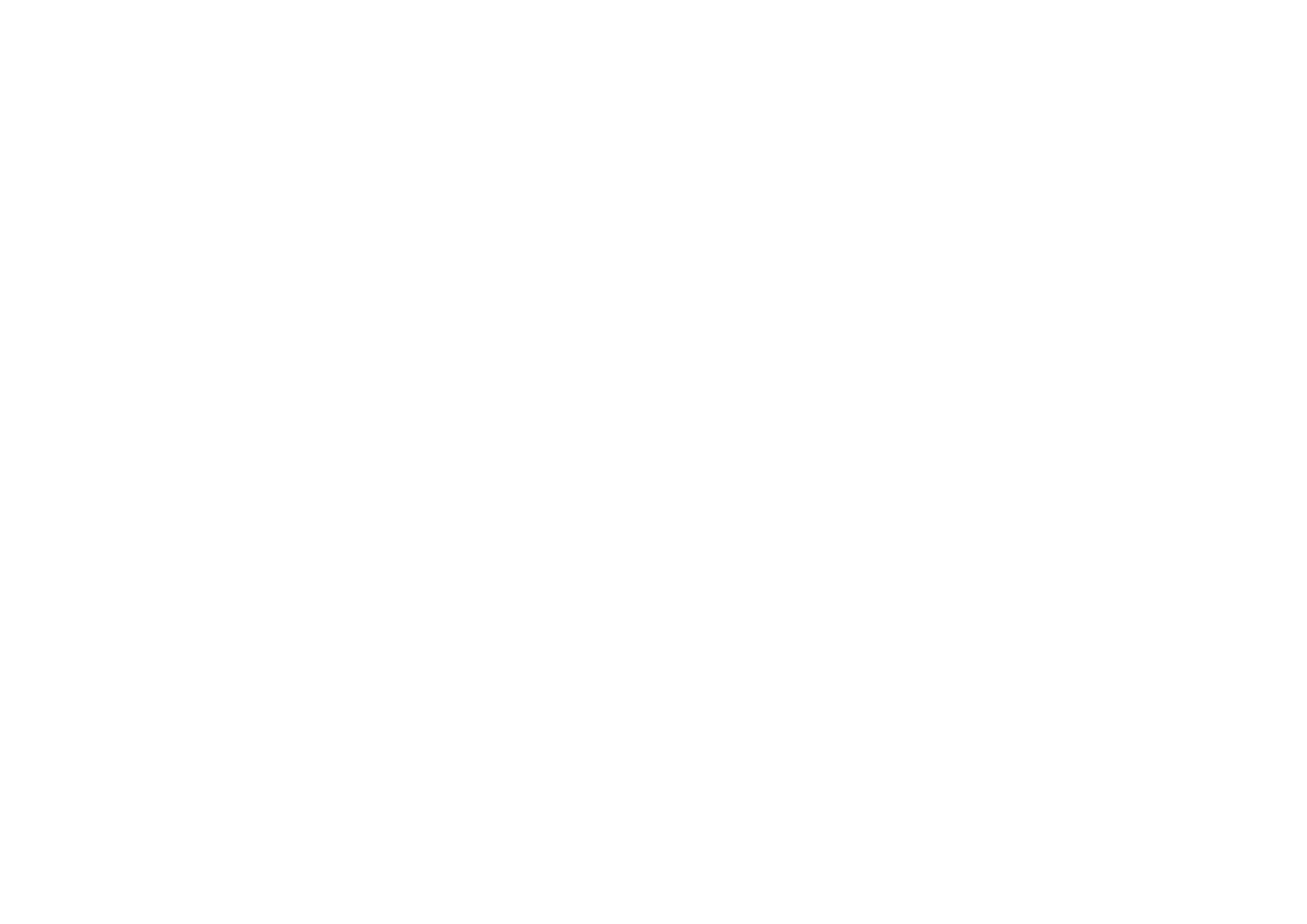## MCF National Office Holders

### MCF Office:

CP4-3-046 Department of Defence Canberra, ACT, 2600 Australia Tel: (02) 6266 4950 www.mcf-australia.org.au

MCF STAFF:

National Staff Worker: Mr Jon Belmonte

Admin Officer: GPCAPT (ret) Ken McPhan

Patron:

RADM Trevor Ruting, AM, CSC, RAN

Council

Chairman: LTCOL Mick Mumford

Vice Chair: LTCOL James van Heel

Secretary: CMDR David Rose, CSM, RAN

Treasurer: SCDT Kier Bailey

Chaplains Representative: PCHA Eric Burton, CSC, RAN



# **Contents**

| Chairman's Report                             | 1  |
|-----------------------------------------------|----|
| <b>Ethics and Community</b>                   | 2  |
| The Dictatorship of Relativism                | 3  |
| Chaplain's Corner                             | 5  |
| From the ALBATROSS MCF Area Rep               | 6  |
| <b>Bible Battlefield Commanders</b>           | 7  |
| Teaspoons, then Trauma – Chaplain David Snape | 8  |
| 2006 MCF Retreat 'Treat'                      | 9  |
| Prayer Calendar                               | 10 |
| <b>Staff Workers SITREP</b>                   | 12 |
| Motorcycling Staff Worker                     | 13 |
| Solid Rock Ministries                         | 14 |
| <b>MCF Crossword</b>                          | 16 |



Send us a short story of your experiences as a Christian in the military. Highlight what God has done for you!

Articles for Cross Fire should be no more than 500 words long, focus on military Christian issues and experiences, avoid denominational commentary, and will be subject to approval from the National Council before publication. Photos are encouraged and should be of maximum resolution to ensure production standard. All submissions should be in electronic format. Stories from operational service are especially encouraged.

## From the Editor, David Rose

Members' Representatives: LTCOL (ret) Russell Bielenberg, AM Stephen Sounness Bob Stephens



| Contact: Ms. Felicity Jenkins<br>Contact: Mr David Coleman<br>Contact: MAJ Lesa Wegner<br>Contact: Mr Peter McKay<br>Contact: Mr Peter Gossip<br>Contact: Mr Doug Oliver<br>Phone: 02-62660388<br>Phone: 02-93593198<br>Phone: 02-62657308<br>Phone: 02-62660732<br>Phone: 02-62668193<br>Phone: 02-62663367<br>Russell Hill (ADFHO)<br>Brindabella Park<br>Aust Def College<br>HMAS Kuttabul<br>Campbell Park<br>Fyshwick<br><b>ACT</b>          |  |
|---------------------------------------------------------------------------------------------------------------------------------------------------------------------------------------------------------------------------------------------------------------------------------------------------------------------------------------------------------------------------------------------------------------------------------------------------|--|
| Contact: LTCOL Brewis Atkinson<br>Contact: MAJ Patrick O'Hanlon<br>Contact: Mr. Stuart Lawson<br>Contact: Mr Keith Thomas<br>Contact: WO2 Fay Garve<br>Contact: Mr Dave West<br>Phone: 02-60554562<br>Phone: 03-92827673<br>Phone: 03-57357144<br>Phone: 02-60552257<br>Phone: 03-94507931<br>Phone: 03-51467008<br>Defence Plaza MELB<br>at childrend BMS<br>RAAF East Sale<br>Simpson Bks<br>Puckapunyal<br>Bandianna<br>$\frac{c}{\mathbf{v}}$ |  |
| Contact: MAJ Geoff Robertson<br>Contact: MAJ Geoff Robertson<br>RAAF Edinburgh<br>Contact: MAJ Douglas Randel<br>Contact: CHAP Lyall Cowel<br>Phone: 08-83933469<br>Phone: 08-83890344<br>Phone: 08-83056579<br>Phone: 0417-880657<br>Hampstead Bks<br><b>Noodside Bks</b><br>Keswick Bks<br>$\mathsf{S}$                                                                                                                                         |  |
|                                                                                                                                                                                                                                                                                                                                                                                                                                                   |  |
|                                                                                                                                                                                                                                                                                                                                                                                                                                                   |  |
| HMAS Stirling<br>Contact: CHAP Barrie Yesberg<br>Phone: 08-95532456<br>RAAF Pearce<br>Contact: Mr Earl Cameron<br>Phone: 08-95715161<br>⋚                                                                                                                                                                                                                                                                                                         |  |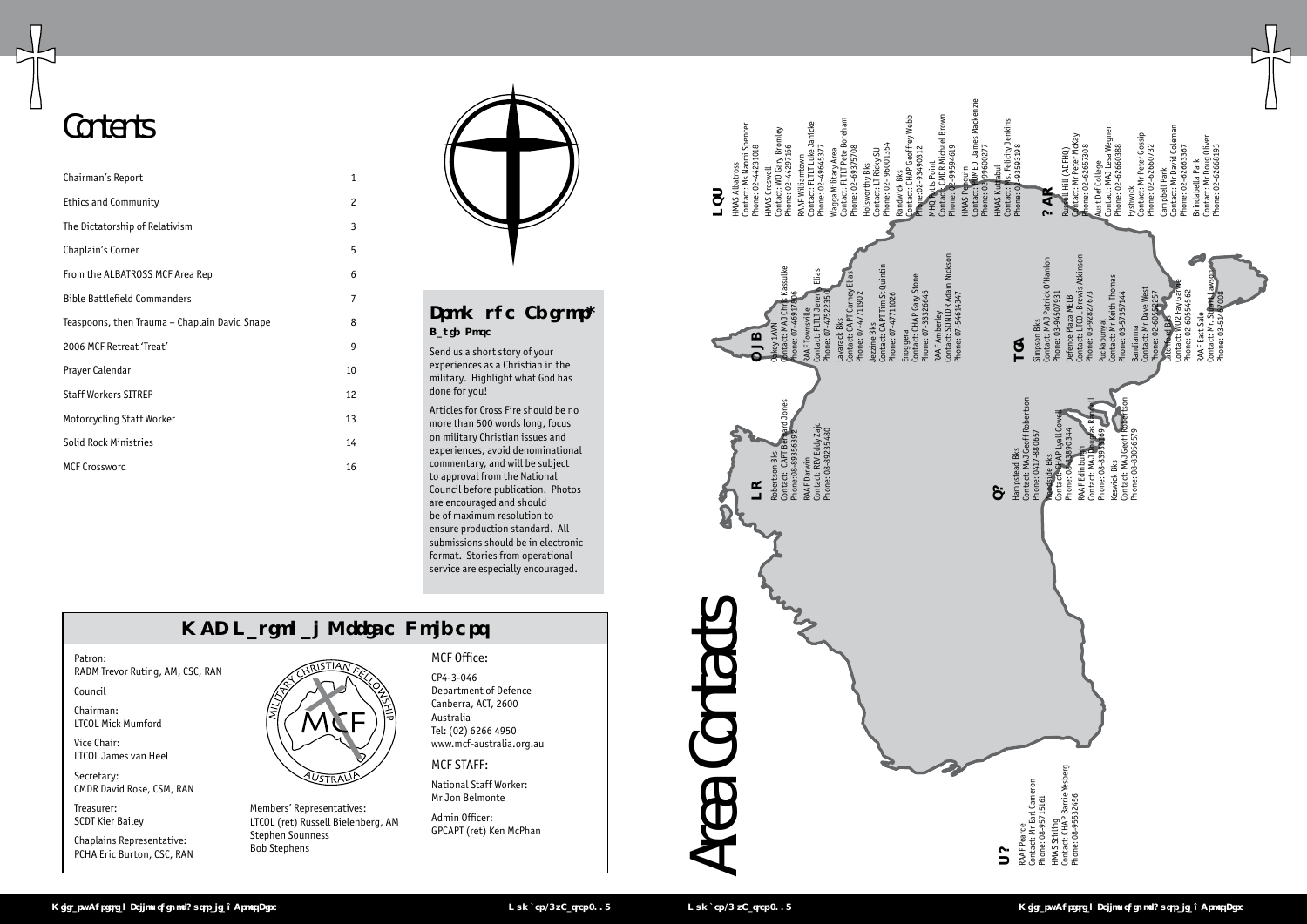# Chairman's Report



*By Mick Mumford, Chairman*

MCF has started the year with a rush, as usual, as we worked out who is who around the traps after the Christmas posting changeover. If you are not connected with an MCF group yet in your new location, then contact the Office and Jon, our Staff Worker, will quickly get you in contact with local Christians. The Bible tells us that iron sharpens iron. In other words, Christians keep each other sharp. We keep each other honest, encourage each other, and support each other. Whenever I start the year at a new unit I always say up front to the whole unit that I am a Christian man of faith. I do this for two reasons. Firstly, I don't want anyone to be embarrassed if they say something in front of me they might regret if they don't know I am a Christian. And secondly, and more importantly, it keeps me honest. How can I boldly proclaim my faith to everyone and then not show commitment to that faith in everything I do? No-one respects a hypocrite. Are any of you just a Christian on inside? Have a look around your workplace. Do they know you are Christian? If not, why not? Go on, be a Christian in the ADF on the outside!

March hard for the Lord!

Mick Mumford Chairman

PS. Keep an eye out soon for our new website. It will enable online membership management, online payment of donations, MCF items and event fees, as well as providing more frequent updates about MCF goings on, resources and information. The Lord is dragging us into the 21st century!

### Who pays for MCF Australia?

MCF is funded by free-will and tax-deductible donations from its members and members of the public. Donations can be sent to the MCF office: MCF-A Department of Defence Campbell Park Offices, CP4-3-046 Canberra, ACT, 2600 Australia ADF members can make allotments to MCF (allotee number 122), or funds can be transferred directly from your bank account to the MCF account with DEFCREDIT (BSB 803205, Member 66126). **Your contribution will help support the work of MCF within the Australian Defence Force.**

# MCF now a tax-deductible charity!

We are very pleased to announce that on 15 December 06 the Australian Tax Office (ATO) classified us as a "Deductible Gift Recipient" charity, backdated to 17 November 05, under Subdivision 30-B, Item 5.1.2, of the Income Assessment Act 1997 (public institution for the comfort, recreation, or welfare of members of the armed forces). In non-ATO speak that means that donations to MCF after 17 November 05 are now tax deductible. How will that help MCF? Technically of course is doesn't. Those people who give to MCF will definitely benefit as the ATO allows a tax deduction at year's end but MCF doesn't benefit unless people choose to give more now that an element of it will be returned by the taxman.

If you gave a monetary gift to MCF after 17 November 05 (as opposed to purchasing something from us like the Dinner, a Mug, Retreat fees etc), then you should have (or soon will have) received a tax deductible receipt for FY05/06. A bit late for last year's return but you can ask the ATO to review your tax if you believe it will make a difference to your tax outcome by explaining that the ruling was not made until December 2006. Also, those who have given one-off gifts so far in FY06/07 will be sent receipts as well. Those regular givers, either through pay allotments of bank transfer, will receive a consolidated receipt at the end of this financial year detailing your yearly contributions. If you have any questions, or if you didn't receive a receipt when you should have, contact the Treasurer via the MCF Office.

Thank you to those who have provided us with the financial means to do God's work in the ADF, we hope that the tax office's recent ruling will encourage you to continue to support MCF financially as the Lord leads you. And if you feel led make more of a difference then think about becoming an MCF Centurion, see the application form with this edition.

# Congratulations to:

Principal Chaplain Len Eacott for the award of the Member of the Order of Australia for exceptional service and outstanding devotion to duty as Principal Chaplain – Army and Head of Corps.

> Nick Filter on his graduation from WA Police Academy. Nick is also an Army Reserve member.

Our Treasurer, Kier Bailey who has graduated from ADFA and is now at RMC.

#### **Promotions:**

Tim Napper Royal Military College - Australia on promotion to Lieutenant.

#### **Farewell to:**

SQNLDR Peter Chance who retires from the RAAF to commence ministry on the Sunshine Coast, QLD supporting country pastors and their families.

Also to Air Commodore Mark Lax, who retired from the RAAF 8 December 2006.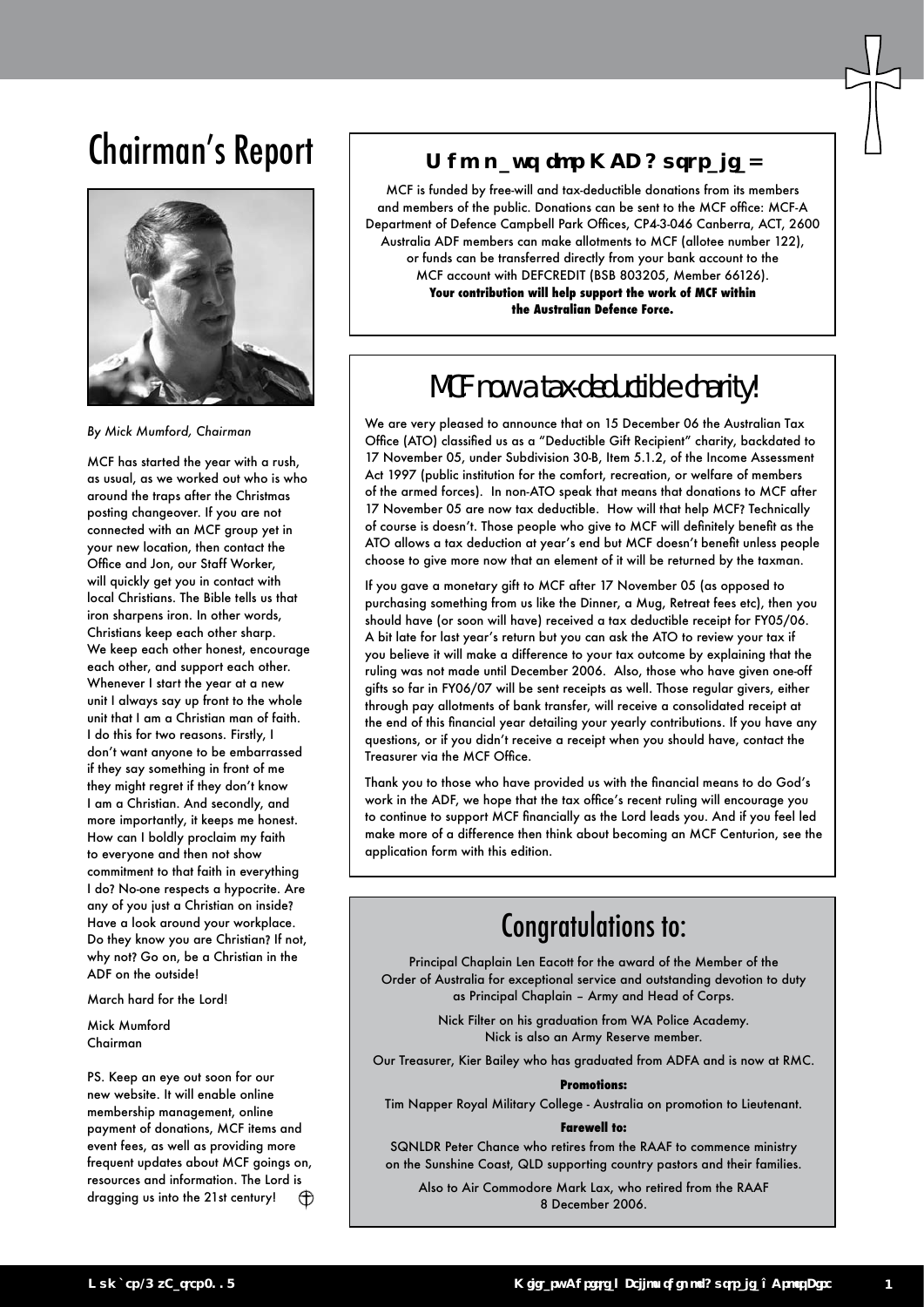# Ethics and Community



*by Dr Tom Frame, Anglican Bishop to the ADF*

In his commentary on Western political life entitled Leviathan (published in 1651), Thomas Hobbes was concerned principally with the right of the individual to determine the course of his or her own life free from interference. Because individual interests occasionally converge or collide, men and women must surrender some of their discretion to a supreme authority – the great Leviathan of the 'state' — which can ensure that competing interests or conflicting ambitions are harmonized or, at least, reconciled. In Hobbes' worldview, there is no attempt to identify what is good or bad nor to encourage virtue and discourage vice. What we call good or virtuous, according to Hobbes, is little more than preference or prejudice. Rationality is understood as a conscious promoting of what promotes one's interests and deliberate avoidance of what doesn't. Many Australians unreservedly and uncritically accept the Hobbesian account. Individualism — the belief that the individual alone and unaided is entitled to determine what is good or bad and to separate truth or falsehood — is a prevailing attitude.

The vision posited by Hobbes was intended to displace the Biblical account of humanity's origins and destiny derived from the opening narrative of the Book of Genesis: 'In the beginning, God created … and it was good'. The universe unfolds according to a plan in which humanity finds meaning conveyed through two

linked propositions. The first affirms the sanctity of the human individual as individual. Every person is created in the 'image of God'. But the second proposition asserts the incompleteness of the individual as individual: 'It is not good to be alone'. Hence, the need for relationships and for stable structures within which these formative and definitive relationships can be sustained. The individual is, therefore, to be understood in relation to others and, hence, to derive identity from them: 'I am my father's son … I am my mother's daughter'. These relationships expand from the nuclear to the extended family, and then to the clan, the tribe and ultimately the nation. And they are enclosed by a covenant: a statement of privileges and obligations that embodies a sense of identity and dignity. Covenants are maintained by the identity of those bound by them. They primarily express the kind of persons the covenanted people are to be.

As Britain's former Chief Rabbi, Sir Jonathan Sacks, has pointed out in The Politics of Hope, the crucial distinction between the story offered in Hobbes' Leviathan and in Genesis is the central figure. For Hobbes it is 'I' over and against everyone else; in the Bible it is the 'we' of which I am apart: marriage, the family, the nation understood as an extended family, and ultimately humanity itself. In this account, our affiliations, associations and attachments are not irrelevant, but essential, to the structure of obligations we form. We owe duties to others because they are part of who we are. The driving force is not self-interest but a series of covenantal obligations that include the duties and responsibilities that flow from identification and belonging. Therefore, what constitutes society is not a contract but a covenant. The parties to a contract can disengage when it is no longer to their benefit to continue. A covenant is more binding because it is not predicated on interest, but instead on loyalty, fidelity and holding together. For many, the only covenantal community they know is the family and even it is under incredible stress. It is not surprising, then, that so many aspects of Australian life have become the focus of ethical debate and political controversy.

Although Christians are not promised ethical certainty they should at least be able to avoid moral confusion because they are covenanted people. Christians are not called to a life of alienation from society or isolation from other believers. They are called into a moral community consisting of people who are socially interdependent, share a common set of beliefs, commitments and aspirations, and make decisions governing their present and future. As members of a moral community they profess a solidarity grounded in a sense of common history and a strong awareness of belonging based on shared destiny. Communities are crucial for the formation of covenants and the maintenance of moral values. The Churches remain the most resilient moral communities (beyond families) in Australia and their importance is steadily increasing in a world of ethical confusion.

In his celebrated work After Virtue (published in 1981), the British philosopher Alasdair MacIntyre's argued that universal ethical agreement is the dream of a lost common culture. For MacIntyre, moral questions can only be answered in a satisfactory way from within moral communities. He says: 'what matters … is the construction of local forms of community within which civility and intellectual and moral life can be sustained through the new dark ages which are already upon us'. But how do these moral communities, particularly those founded on religious principles, interact with the rest of society and the State? One would have to reply: actively and with integrity. Thus, the Christians living in Asia Minor were described in the first letter attributed to Saint Peter as 'those who reside as aliens' (1 Peter 1, New American Standard trans): they live in this world but their citizenship is elsewhere. What marks them out as distinct also separates them from their neighbours. Elsewhere in the New Testament, Christians are referred to as ambassadors of a foreign power who are warned to remain unstained by 'the world' and its deceptions. The world was understood to those things that lay outside the kingdom of God.

Christians are ethical people because they belong to a community committed to resolving moral questions and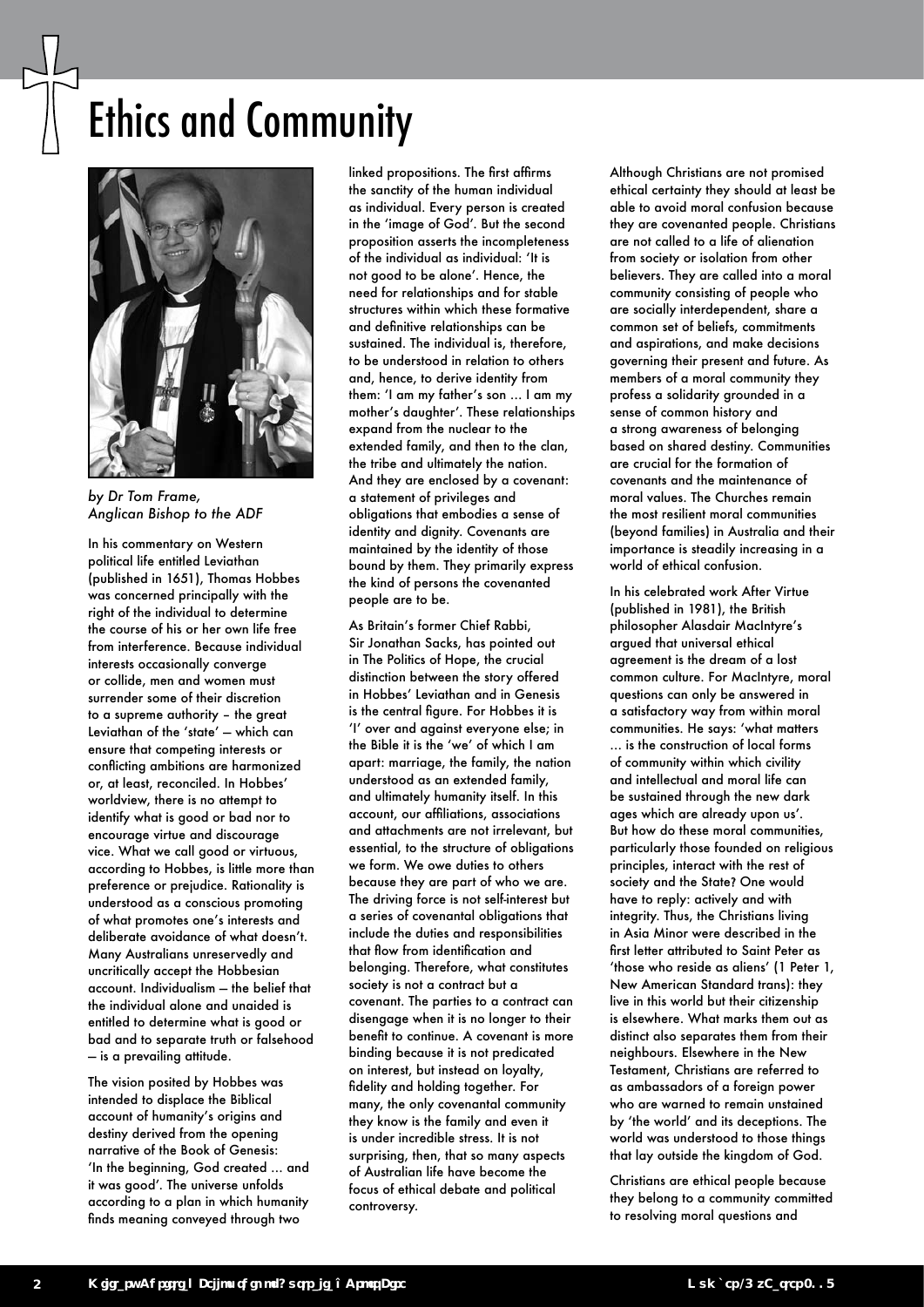#### *Continued from Page #2*

practicing ethical behaviour as a reflection of the Church's commitment to Jesus without whom Christian actions and attitudes would make no sense. Their ethical sense is shaped by Jesus' reaching and given expression in their dealings with other disciples. And as people whose beliefs, behaviour and belonging are inextricably linked, they will act beyond the Christian community in a manner that proclaims the eternal community proclaimed by Jesus: the Kingdom of God. Belonging to Church is a crucial element in shaping Christian ethical behaviour. It is never an optional extra or a matter for personal discretion.

\* Dr Tom Frame was formerly the Anglican Bishop to the Defence Force. He is now Director of St Mark's National Theological Centre and Associate Professor and Head of the School of Theology at Charles Sturt ⊕ University.

# The MCF Small Group Code of Conduct

As a member of an MCF small group I will:

- 1. Respect the denominational differences of all Christians within the ADF. I will not argue denominational doctrine or question denominational beliefs.
- 2. Allow all members of the group an opportunity to speak regardless of spiritual maturity.
- 3. Respect rank during MCF meetings unless invited not to.
- 4. Invite local Chaplains, and members of other Christian groups, to be part of MCF meetings.
- 5. In group studies respect differences in bible translation and interpretation. Studies of the bible are not to involve books or passages of the Bible that denominations contest.
- 6. Apply wisdom in the demonstration of Spiritual gifting where there is potential to cause offence to members present.
- 7. Respect the authority of the small group leader, regardless of rank and uniform.



## Retirement of Chief Commissioner Robert (Bob) Stephens BEM; Red Shield Defence Services



#### *By Jon Belmonte, Staff Worker*

Chief Commissioner (CCOM) Bob Stephens of the Red Shield Defence Services was honourably retired on the 21st of January 2007. Bob has served for the last 11 years within the Red Shield Defence Services.

In 1993, Bob Stephens elected discharge from the Royal Australian Air Force after twenty odd years of service. Most notably Bob was awarded the British Empire Medal for Bravery (BEM) – Military Division on the 21 December 1971 for his Gallantry during an incident whilst

on operational service in South Vietnam as a member of No 9 Squadron (helicopters).

In 1993, Bob commenced Late Vocation training at The Salvation Army's School for Officer Training in Sydney.

In 1994, He was Warranted as an 'Envoy' of the Salvation Army, and appointed as a Representative (REP) of the RSDS and posted to the 4th Field Regiment (Artillery) in Townsville.

In January 1995, Bob was posted to 1st Aviation Regiment and 7 Signals Regiment at Oakey.

In January 1996, Bob was promoted to the rank of Senior Representative (SREP) of the RSDS and also promoted to the Salvation Army rank of Auxiliary Captain. Bob was posted to Darwin where he supported both 2nd Cavalry and 1st Armoured Regiments.

In January 1998, Bob was appointed to the Corps of Staff Cadets at the Royal Military College of Australia, Duntroon in the ACT. During Bob's posting at RMC he was promoted to the rank of Assistant Commissioner

(ACOM) of the RSDS. Bob was later promoted to the rank of Commissioner (COM) RSDS for the ACT and Victorian regions.

In January 2002, he was appointed as the Chief Commissioner (CCOM) of the Red Shield Defence Services, Army HQ Canberra.

On the 14th of March 2004, Bob was promoted to the Salvation Army rank of Captain.

The Chief of the Defence Force, Air Chief Marshal Angus Houston, AO, AFC in his retirement letter expressed that Bob "has a deep committed passion for all service members of the ADF" and "I remember first meeting Bob, back in the 1970's whilst we were both serving with No 5 Squadron".

Bob and Mel Stephens have been keen supporters of the Military Christian Fellowship of Australia, and I would like this opportunity on behalf of all MCF members to wish Bob all the very best, in what I believe will be semi-retirement.

Bob Stephens was elected to the council of MCF as a members' representative at our 2006 AGM.  $\bigoplus$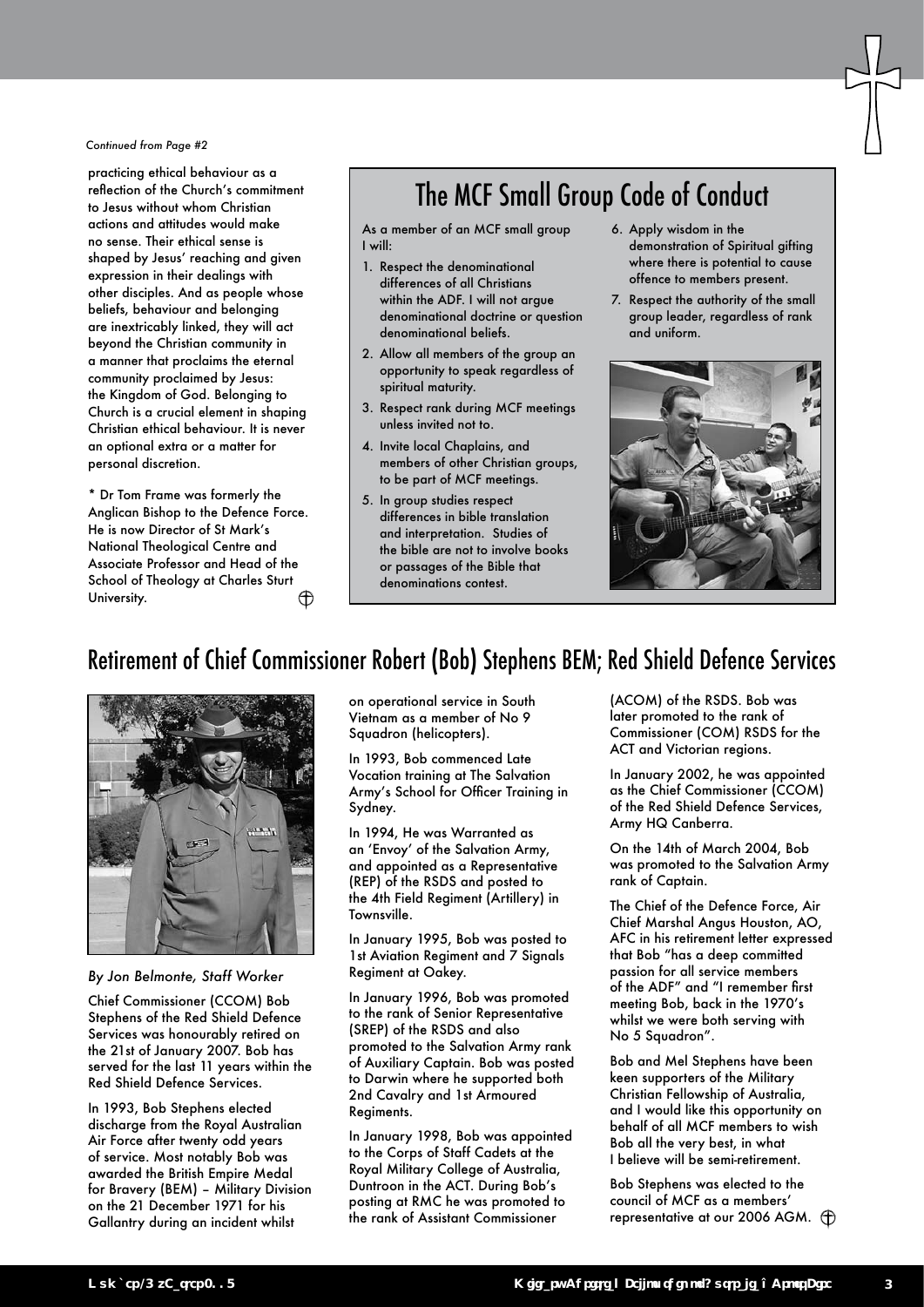# The Dictatorship of Relativism



#### *By Cardinal Pell*

Shortly before he entered the conclave in which he was elected Pope, Cardinal Joseph Ratzinger preached a homily which warned against "a dictatorship of relativism".

Relativism is powerful in Western life, evidenced especially in the triumph of subjective values and subjective conscience over moral truth and the wisdom of great religious and ethical traditions.

In the past, wise men and women have usually seen that either relativism is the real truth about the Universe, in which case relativism is wrong since there is a real truth, or relativism is not the real truth, in which case we should all stop thinking about it. The danger today is that people do not even think this far to see the inconsistencies. Hence Pope Benedict's warning.

One reason for optimism is that people may express their scepticism about truth and morality in lecture rooms or in print, but afterwards, they will go on to take care of their children, drive home on the left side of the road, and, presumably, avoid acts of murder and cannibalism throughout their evening. People, unless insane, do not live as relativists. They care about truth and follow clear cut rules.

Catholics call the universal acceptance of basic moral norms 'natural law' – the term simply means that whereas some laws apply only to Australians, moral laws apply to everyone who shares human nature. Catholics believe that ordinary folk know and respect this morality.

We also believe ordinary folk care about truth. Jesus said "I am the Truth", and for truth He, and countless good men and women, lived and died. Nobody lives and dies for relativism: people do not sacrifice themselves for a theory which states that such a gesture is merely relative.

#### Religious Principles

A society like Australia has been living off Christian principles for nearly two centuries. This has tempted some to take for granted values like human rights, social justice, a fair go, and kindness towards the battlers.

But values like this do not occur spontaneously. Very few societies in history have been founded on all of them. Human values have to be nurtured, explained, defended, and above all given a context and foundation. The twentieth century, the most cruel in history, has given us abundant evidence for this proposition. An interesting analysis of this evidence has been provided by the moral philosopher Jonathan Glover in his book Humanity: A Moral History of the Twentieth Century. Glover considers what held back some people from co-operating in atrocities. He argues that "it is striking how many protests against and acts of resistance to atrocity have also come from principled religious commitment". He worries that decline in religion will mean the decline of goodness; that we will become hostages to tribalism, inherited prejudice and the winds of fashion. (p. 405)

#### An unprincipled and intolerant secularism?

Many people never think seriously about religion at all, hence secularism wins by stealth and

default. But we should ponder the effects of an increase in the secularrelativist bite into Christianity: previous moral norms we all accepted (on lying and promise breaking, assault and abuse, cheating and rorting, even freedom and equality) would be vulnerable to revision; conscience would become personal preference – a polite term for 'doing it my way'; and clear thinking and past wisdom would be repudiated and ridiculed.

Could this really happen in Australia? It might seem hard to believe we would ever reject the most fundamental moral values; but it was hard only 50 years ago to believe we would abort 100,000 + babies a year, contemplate men marrying men, killing the sick, experimenting on human embryos.

The secular ambition for the spiritual life today is to tolerate undemanding forms of spirituality, perhaps a return to pantheism or nature worship where there is no need to be concerned with truth and falsehood, and to ditch the notions of redemption and life after death. Relativism is meant to serve as the operational principle that delivers tolerance, mutual respect, and a basis for civic peace, in contrast to the way religion causes war and dissension. But secularism and relativism can be dictatorial, intolerant of principled opposition, a cause of conflict.

In 2001, when the Anglican Archbishop of Sydney suggested that Christians should do more to evangelize Australian society, the Sydney Morning Herald published an editorial condemning this idea as arrogant, dangerous and a recipe for bloodshed. Observing that "in Australia, one's religion is largely a private matter", the editorial concluded-with only a small hint of menace-that "it should remain that way". This editorial captured the secularist attitude to traditional religion very well: it is acceptable, perhaps even a good thing, to have some religion around for the sake of "diversity", but it can only be tolerated on the condition that it is a purely private matter. The privatization of belief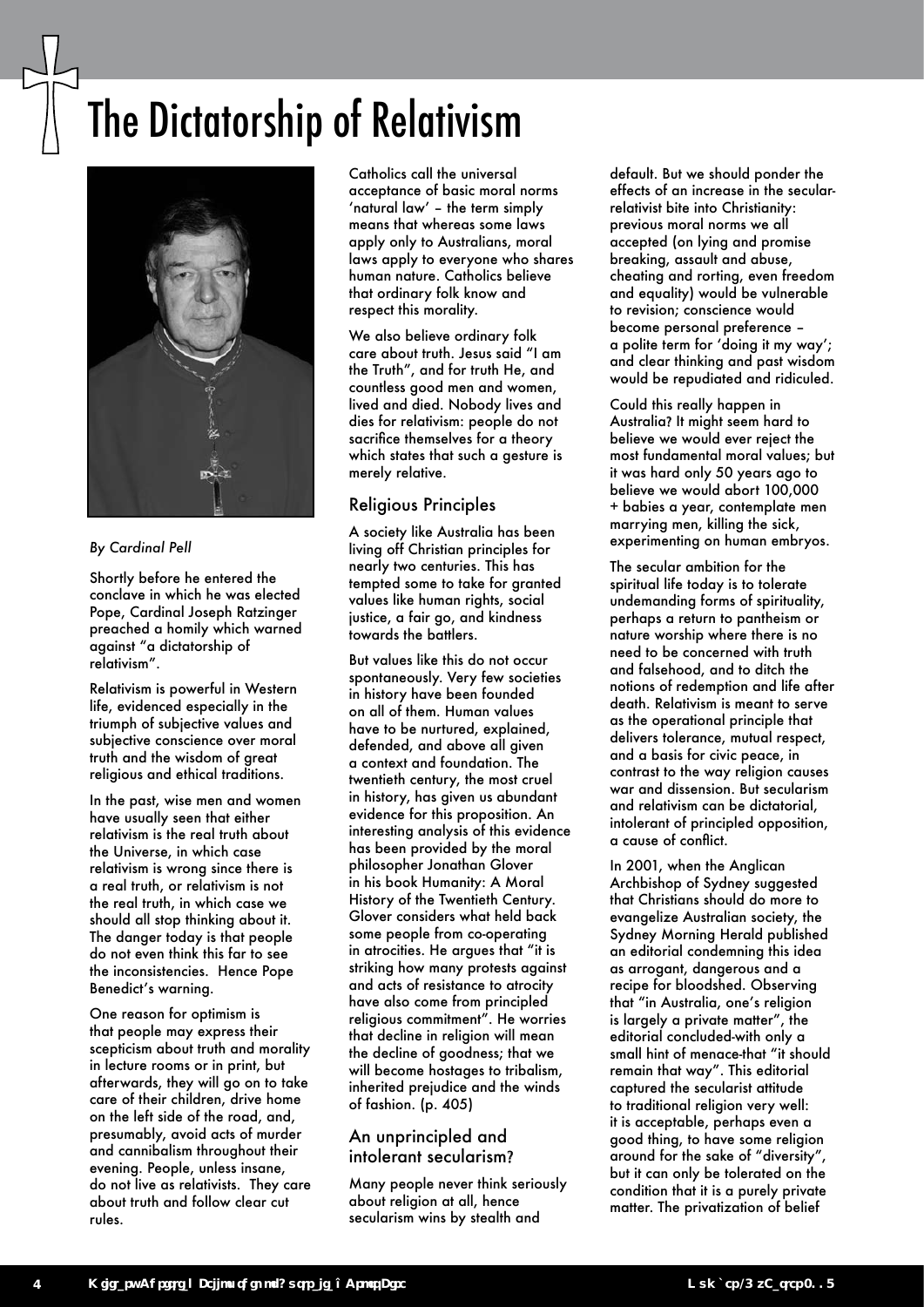#### *Continued from Page #4*

is usually justified by referring to public policy as "neutral". But privatization does not favour neutrality: barring God from the public square is not neutral. Believers have equal rights in a democracy!

#### Conclusion

St. Benedict was born at Nursia, Italy in 480A.D. He withdrew from the world and founded a monastery at Monte Cassino. His rule became the basis of the Benedictine Order, whose monasteries across Europe preserved faith and learning through what is sometimes called the 'Dark Ages'.

It is significant that our Pope took the name Benedict as he began to lead the Church in a Europe with a declining population, a crisis of faith, and a culture of relativism which lacks clarity and self confidence.

The Pope is aware that a vibrant Christianity can once again transform our industrial societies with its love and faith, its principles and communities of service.

Australia is still a young society. With our energy and optimism we should not be fertile ground for the dictatorship of relativism, but a people filled with moral and spiritual potential. This is one reason why Pope Benedict nominated Sydney to host the World Youth Day in 2008. ⊕

## MCF Date Claimers 2007

- AMCF Pacific Regional Conference 20–23 September
- Canberra Christians Dinner 7 September
- MCF AGM (November TBC)

Need to claim a date? Email the office.

# Chaplain's Corner



### No Gifts Possible from the Dead

*By PCHA Eric Burton*

During the late 1800's Queen Victoria presented boxes of chocolates to all the men who had served at Natal volunteers in England's conflict with the Boers. Shortly after the Queen's death there was a complaint by the soldiers that no more boxes of chocolates were forthcoming. The suppliers responded that it would not be possible to supply any more boxes as the autograph of Queen Victoria on the boxes was required. The Queen was dead and there was no way in which boxes of chocolates could be issued in her name. No gifts possible from the dead.

It could be that the Christian Faith could be faith in the words and works of a wonderful prophet, a great teacher and a fine leader called Jesus who 'lived'.

What is striking about the Christian Faith however is that we worship a Jesus who 'lives' and stands ready to continue to provide us with his gifts – strength, forgiveness and power in our daily lives and the promise of an eternal future that is secure in His name. Gifts just not possible to receive from a dead Jesus.

Crowds are drawn to the pyramids of Egypt partly because of the mummified remain of ancient Egyptian kings. Westminster Abbey in London is renowned because it contains the tombs of many kings and poets and Bishops. Arlington cemetery is famous for it is the resting place of many outstanding Americans. These tombs and burial sites are all famous for what they contain – the Garden tomb in Jerusalem is famous because it is empty.

For those readers who have accepted the living Jesus and His be encouraged at this Easter time 2007 by a Lord who loves you and stands ready to bless you through this year.

For those readers who are more skeptical about the claims of Christianity and find the resurrection story highly unlikely perhaps this is a good time to find some space this Easter time and read some accounts of the resurrection of Jesus – for ours is an historical faith:

Read John's gospel chapter 20 and 21 and note the detail in these accounts.

Consider these words from the writer to the Hebrews:

" Jesus then is the High Priest that meets our needs. He is Holy; he has no fault or sin in Him; he has been set apart from sinners and raised above the heavens. Hebrews 7:26 (GNB)

If these things are true then the only response is to acknowledge our need for forgiveness, turn from our ways to His ways (repentance) and live a life of completer surrender to God and His ways. Some cost you may say – but remember the living lord has many gifts for us far beyond a simple box of  $\oplus$ chocolates.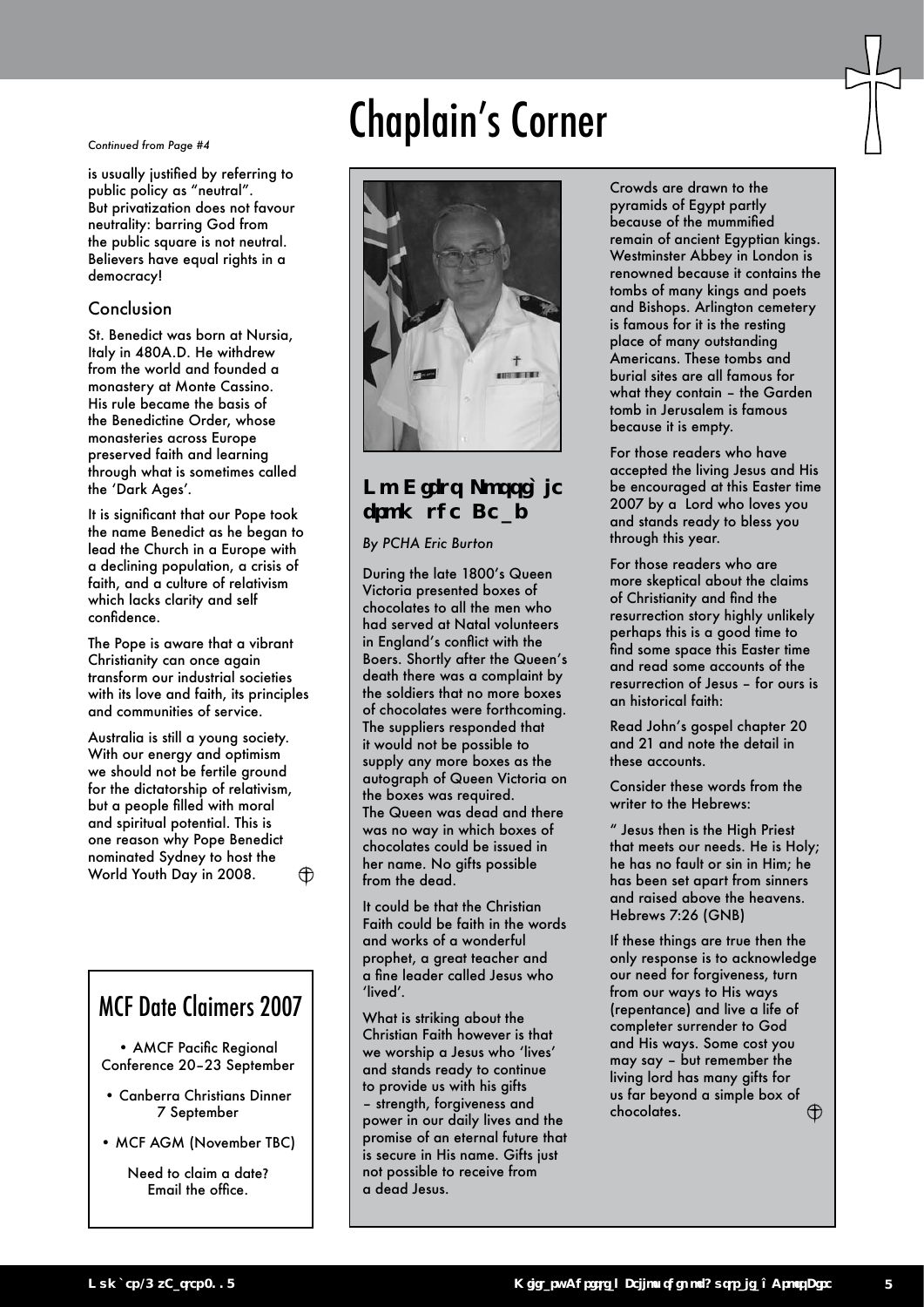# From the ALBATROSS MCF Area Rep

#### *By Naomi Spencer*

Recently I attended Hillsong Conference at Olympic Park. With 27,000 others from all around the world and many Christian denominations I heard many encouraging messages.

One I wanted to raise with you, the reader, is, 'What is in your hand?' What gifts and talents do you have? What are you doing with them? Are there gifts you are hiding or afraid of

developing? What is your attitude to life? Do you hide or shine?

God called Moses to lead the Israelites out of being slaves in Egypt. Guess what? Moses did not want to do it.

The Bible is full of stories of people who did not want to do things. Once however Moses accepted God's sovereignty and purposes, he went on to become a great man who God used powerfully to change the history of the world.

Never underestimate how small steps can make a difference. What is in your hand? How can you use what you have for others' benefit?

I will finish with an amusing story. I do not know the source. It has come from a Defence colleague who is marvellous at sending these delightful thoughts on.

#### **Mouse Story**

How does this message speak to you?

A mouse looked through the crack in the wall to see the farmer and his wife open a package. "What food might this contain?", the mouse wondered. He was devastated to discover it was a mousetrap.

Retreating to the farmyard, the mouse proclaimed the warning. "There is a mousetrap in the house! There is a mousetrap in the house!"

The chicken clucked and scratched, raised her head and said,

"Mr Mouse, I can tell this is a grave concern to you, but it is of no consequence to me. I cannot be bothered by it."

The mouse turned to the pig and told him, "There is a mousetrap in the house! There is a mousetrap in the house!" The pig sympathized, but said, "I am so very sorry, Mr. Mouse, but there is nothing I can do about it but pray. Be assured you are in my prayers."



The mouse turned to the cow and said "There is a mousetrap in the house! There is a mousetrap in the house!" The cow said, "Wow, Mr. Mouse. I'm sorry for you, but it's no skin off my nose."

So, the mouse returned to the house, head down and dejected, to face the farmer's mousetrap alone.

That very night a sound was heard throughout the house - like the sound of a mousetrap catching its prey. The farmer's wife rushed to see what was caught. In the darkness, she did not see it was a venomous snake whose tail the trap had caught.

The snake bit the farmer's wife. The farmer rushed her to the hospital, and she returned home with a fever.

Everyone knows you treat a fever with fresh chicken soup, so the farmer took his hatchet to the farmyard for the soup's main ingredient.

> But his wife's sickness continued, so friends and neighbours came to sit with her around the clock. To feed them, the farmer butchered the pig.

The farmer's wife did not get well. She died. So many people came for her funeral, the farmer had the cow slaughtered to provide enough meat for all of them.

The mouse looked upon it all from his crack in the wall with great sadness.

So, the next time you hear someone is facing a problem and think it doesn't concern you, remember -- when one of us is threatened, we are all at risk. We are all involved in this journey called life. We must keep an eye out for one another and make an extra effort to encourage one another.

EACH OF US IS A VITAL THREAD IN ANOTHER PERSON'S TAPESTRY; OUR LIVES ARE WOVEN TOGETHER FOR A REASON.

MCF meets every Tuesday during school term at lunchtime at the Professional Offices Conference Room at HMAS ALBATROSS for fellowship, sharing

All welcome. Enquiries to Kath at ext 1535 or Naomi Spencer, MCF Area Representative at naomi@shoal.net.au

and prayer.

⊕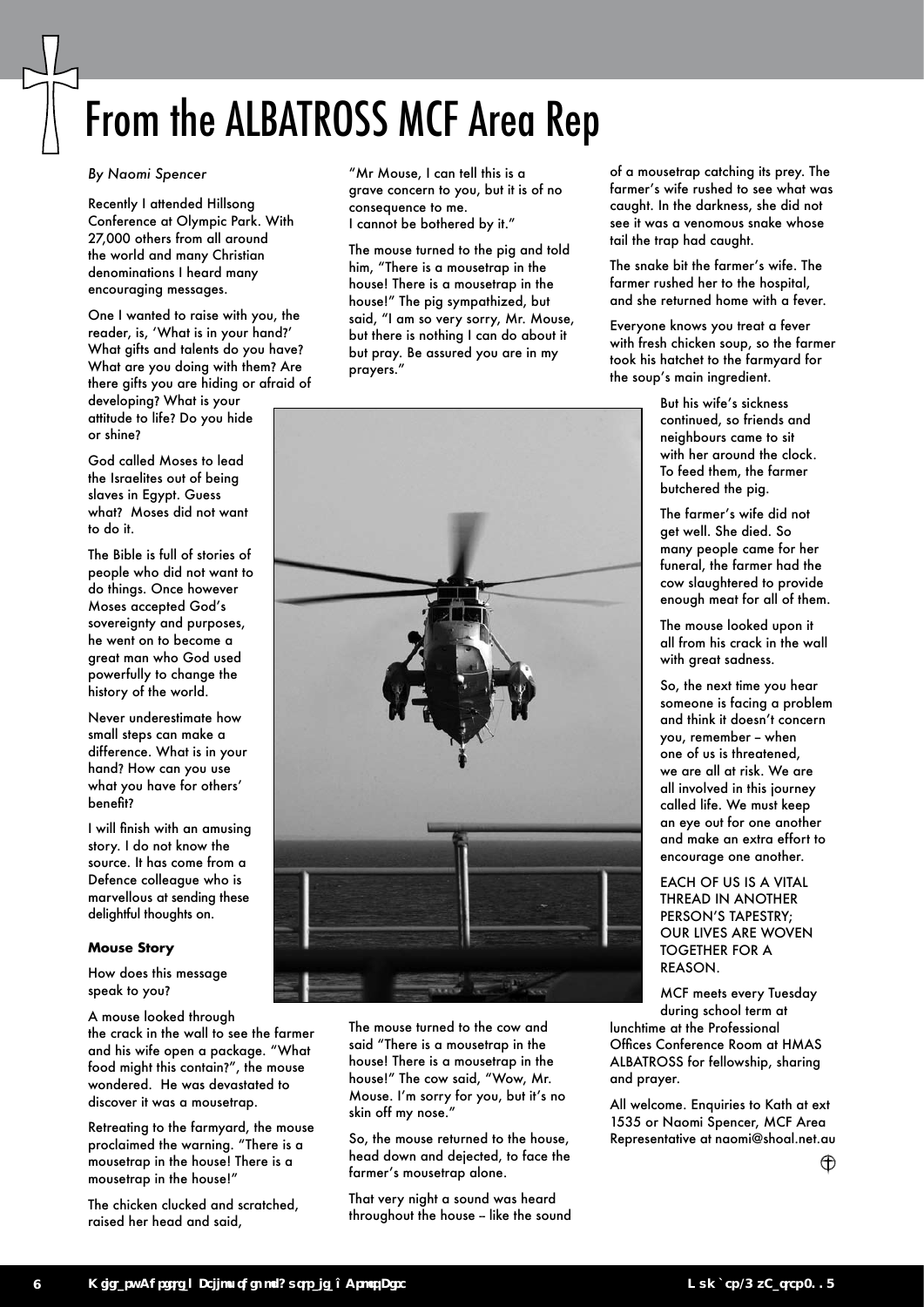# Bible Battlefield Commanders – Part 2

#### *By Mick Mumford, Chairman*

Ever read the Old Testament and wanted to be there during some of the great military victories of God's people? Ever wanted to see God's power wash over armies and battles? Well, here is the second part of a quick guide to some of the Lord's greatest battlefield commanders. It is suggested you use it for group bible study.

#### **Sampson – Flawed Champion**

NASA was never going to employ Sampson! Not the sharpest instrument of God's will, he nevertheless shows us that God can use us for powerful ends despite our flaws.

- Read Judges 14: 1-4. Sampson wanted a Philistine woman as his wife, contrary to Israelite law and custom. How was God going to use this to His ends?
- Read Judges 15:1-15. Sampson might have been lacking many qualities but certainly not courage. In what state was the nation of Israel? Why did they need a man like Sampson to lead them, despite his faults?
- Read Chapter 16:23+. What was God's purpose in Sampson? How did this lead to eventually lead to Israel's deliverance from the Philistines?
- Sampson was headstrong, jealous, quick to anger, foolish, vain, and greedy. Why did God choose to use him? What does that teach us about our faults?

#### **Saul – Anointed Hero or Faithless King?**

In 1 Samuel we read of Saul's anointing by Samuel and appointment as King. He has many victories whilst he struggles with following the Lord's directions. The end is good for Israel but things start to go wrong for Saul...

• Read 1 Sam 13: 1-15. Saul was to wait for Samuel but he acted in fear and trusted to his own timetable not God's. What did he do wrong? How often do we have the patience to wait for God's plan? What were the consequences of his faithlessness?

- Read 1 Sam 14:15-23. Saul starts to seek God's will as to when to attack but in the end makes the decision to attack himself. Whilst they were victorious who is given the credit for the victory? How often do we start with good intentions to follow God's will but end up living off our own judgment and insight?
- Read 1 Sam 15: 1-11. Now Saul really starts to follow his own plan, not God's. Why did God order genocide against the Amalekites (see Ex 17:8-14)? How does Saul disobey God? What was God's response? Bearing in mind Saul's history how patient is God with us?

#### **David – God's Greatest General**

Famine to feast, rags to riches, small to huge, shepherd to King, God has never had a more faithful General than David.

- Read 1 Sam 17:25-37. Why is David so sure he can fight Goliath and win? Is it just his faith alone or also experiences that God has given him? Does God expect us to show great leaps of faith or does he prepare our hearts too?
- Read 1 Sam 17:38-40. How does David prepare himself for battle? Does he go unprepared? If David so trusts the Lord why doesn't he go unarmed?
- Read 1 Sam 17:45-47. David gives God credit for the victory even before it won. Not just confident in his own victory over Goliath what other improbable event does David promise? What would the Philistines have thought of these comments from a shepherd-boy? Jesus tells us that our lack of faith stops us from moving mountains (Matt17:20), but how faithful are we?

As God's people of the New Testament He does not expect us to fight other nations to claim our inheritance; but He does expect us to have the same courage, determination and faith as the Israelites. See Crossfire Edition 12 for the first part of Bible Battlefield Commanders – Abraham, Moses, Joshua, Deborah, and Gideon ⊕

# 'ALPHA' In the Workplace

#### *By David Rose, Editor*

*During the last part of 2006 a group of us had the privilege of being involved in running the ALPHA program in Russell Offices, Canberra. What is ALPHA you ask*?

- *• "ALPHA is a 15 session practical introduction to the Christian faith designed primarily for nonchurchgoers and new Christians.*
- *• At each session there is a light meal or snack followed by a talk on a subject central to the Christian faith. After the talk, participants divide into prearranged groups of about ten to twelve people (in which they remain for the duration of the course), to discuss the talk in an environment where each person should feel free to ask or say whatever they wish.*
- *• Each group has a leader and two or three helpers who will have normally attended a previous course. Each session last about two hours, but can be condensed into one hour with a 30 minute talk and a 30 minute group discussion.*
- *• In the middle of the course there is a weekend (which can be condensed into a day) during which the subject of the Holy Spirit is addressed."*

*The ALPHA sessions cover:*

- *• Who is Jesus*?
- *• Why did Jesus die*?
- *• How can I be sure of my Faith*?
- *• Why and how should I read the bible*?
- *• Why and how should I pray*?
- *• Who does God Guide us*?
- *• Why and how should we tell others*?
- *• Who is the Holy Spirit*?
- *• What Does the Holy Spirit do*?
- *• How can I be filled with the Spirit*?
- *• How can I resist evil*?
- *• Does God Heal Today*?
- *• What About the church*?

*Under the guidance of a dedicated team, we ran the sessions during lunchtime in a Russell conference room. Some excellent discussions followed and there are exciting plans to run more ALPHA courses during 2007 and beyond. Watch this space!*  $\bigoplus$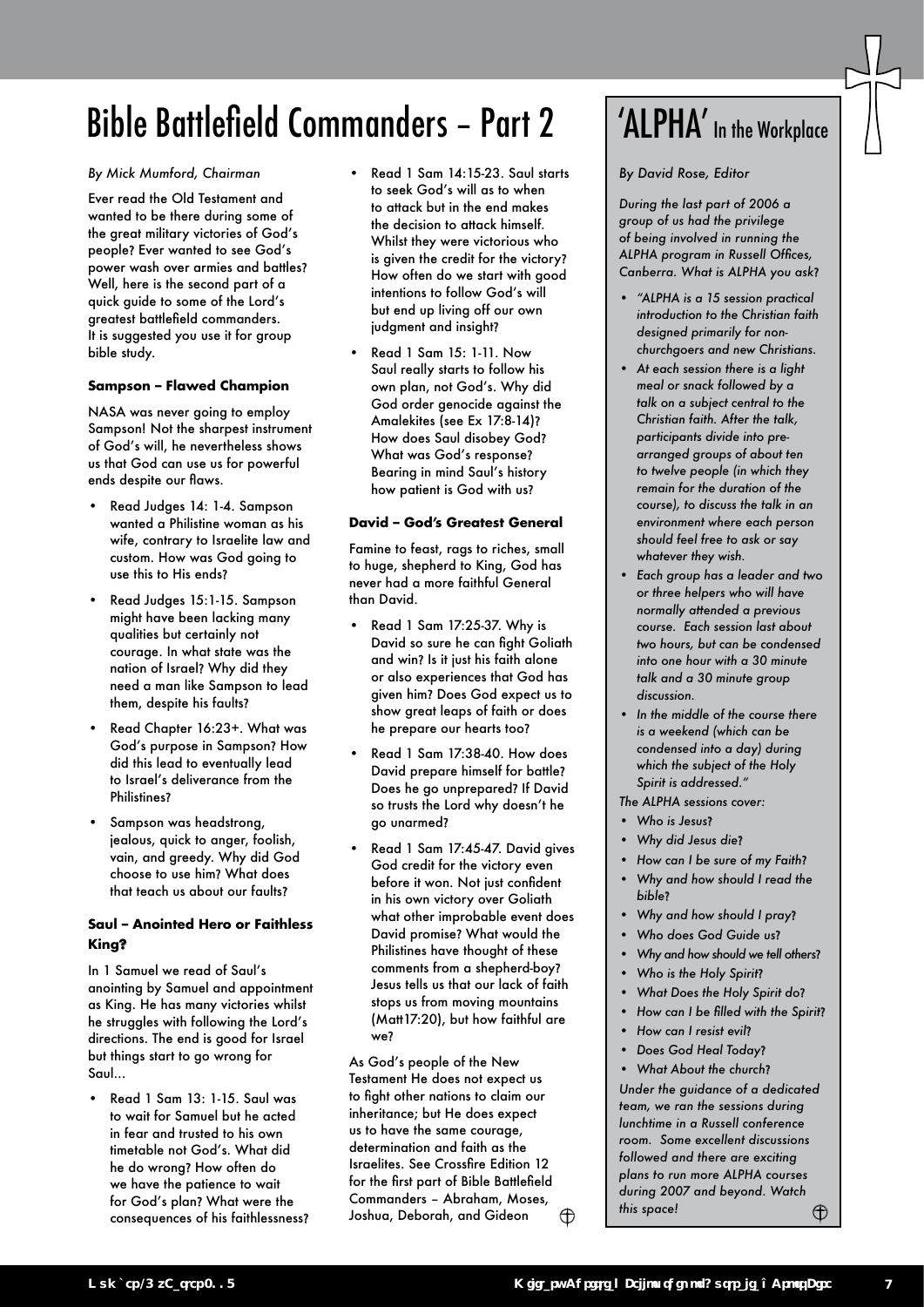# Teaspoons, then Trauma – Chaplain David Snape

#### *By Tom Lewis*

Imagine having nothing much to do for your day in Iraq. Get up, go to Headquarters, no staff to run, no staff to run you, no drill to attend, just a meeting later in the day. And then a phone call – a human disaster, and suddenly your day is custard, as you are the only person whose official job it is to comfort someone who is bereaved, wounded, hurt…your day is suddenly not long enough, and tears and trauma are all yours…because you're a chaplain with the ADF.

David Snape is a chaplain with the Australian Army. He was deployed to Iraq in February 2006. Sixteen years in the Defence Forces, he is married with four older children. When David discussed his experiences in Iraq, he was undergoing his third year of being "married separated"; that is, having to live apart from his family due to his commitment to the needs of the Australian Defence Force.

Chaplain Snape's service in Iraq occurred during particularly trying times. He was there during the shooting death of Private Jake Kovco, and also during the defensive attack by members of the Australian Security Detachment on a vehicle that was trying to overtake their convoy, despite warning signs and measures taken by the gunners of the force. They opened fire on the vehicle, causing it to crash, and killed some of its occupants.

The roles David has had to undertake are many and varied. Perhaps most importantly, he is a first point of contact for people within the ADF to turn to in times of trouble and stress. This role involves him in "loitering with intent" – a chaplain-speak expression – to ascertain how people feel in general: he 'has a brew' with them, listens to their remarks, monitors their grumbling – a certain amount is necessary, with an absence a significant warning indicator – and asks members about themselves; their situations, and their families. (A good memory is essential for this latter task, as one can hardly ask whether the member has children if you've asked the same question before.) This monitoring of feedback allows the chaplain to give some essential feedback to senior force commanders as to how everyone is progressing – or not – during the deployment and its operations.



*Chaplain David Snape gives a reading during a memorial service for Private Jake Kovco at the Australian Embassy in Baghdad, 21 April 2006. (Photo courtesy ADF)*

In addition to these roles David, like every other chaplain, has to maintain his position as a religious leader, in his case as an Anglican priest. This includes delivering a range of sacraments to those in need. Although much of his job in the theatre is similar to that he fulfills at home in Australia, the difference overseas is that many of his reactions to problems are task orientated, meaning he will have to do something: arrange further support; further counseling, and so on, in events such as dealing with the aftermath of an attack on our troops. This has been trying for him, but he notes that the members involved of course find it doubly hard – "and if they have existing problems it compounds them and makes them worse".

Another difference in his service within Iraq has been that he has had to travel extensively within theatre, in order to fulfill all of the demands placed on him. The travel means movements around twice a week – much more than that necessitated for an average Australian in-country - via helicopter, armoured personnel carrier or semi-armoured vehicles such as the Bushmaster. "I enjoy the traveling but it's been hard physically, mainly from wearing the Combat Body Armour", he notes. The armour is an admitted necessity for all personnel though, and demanded of such trips – he is looking forward to his return to Australia for some extensive sessions of physiotherapy.

Back at home David has his wife of 28 years, Denise, to return to, as well as their four children, aged 16 to 24. Most of his service has been spent in Queensland, but he feels "this deployment has rounded me as a chaplain", and therefore further deployment might be asked of him.

Chaplains are not armed. Did the absence of a weapon make David feel vulnerable? He doesn't feel it does – he is surrounded by armed people, and if he goes somewhere he has an escort of usually two people. His deployment has seen him come under indiscriminate indirect fire, but not become directly targeted. These experiences gave him some insight into what the Australian soldier undergoes: our soldiers in front line conditions "live constantly not in fear but at least in expectation', he thought. The Australian sense of humour often made itself apparent; something David thought uniquely Aussie, and also essential – "every outfit needs a comedian to keep the sanity". He confesses to being apprehensive during his helicopter flying: the machine is close to the ground, within range of Rocket Propelled Grenade and smallarms fire, and your life is in the hands of the four crew.

Working at times within the Australian Headquarters within Iraq also gave David some new insights. He saw people working the necessary long hours but also some working too long, for "brownie points", a game David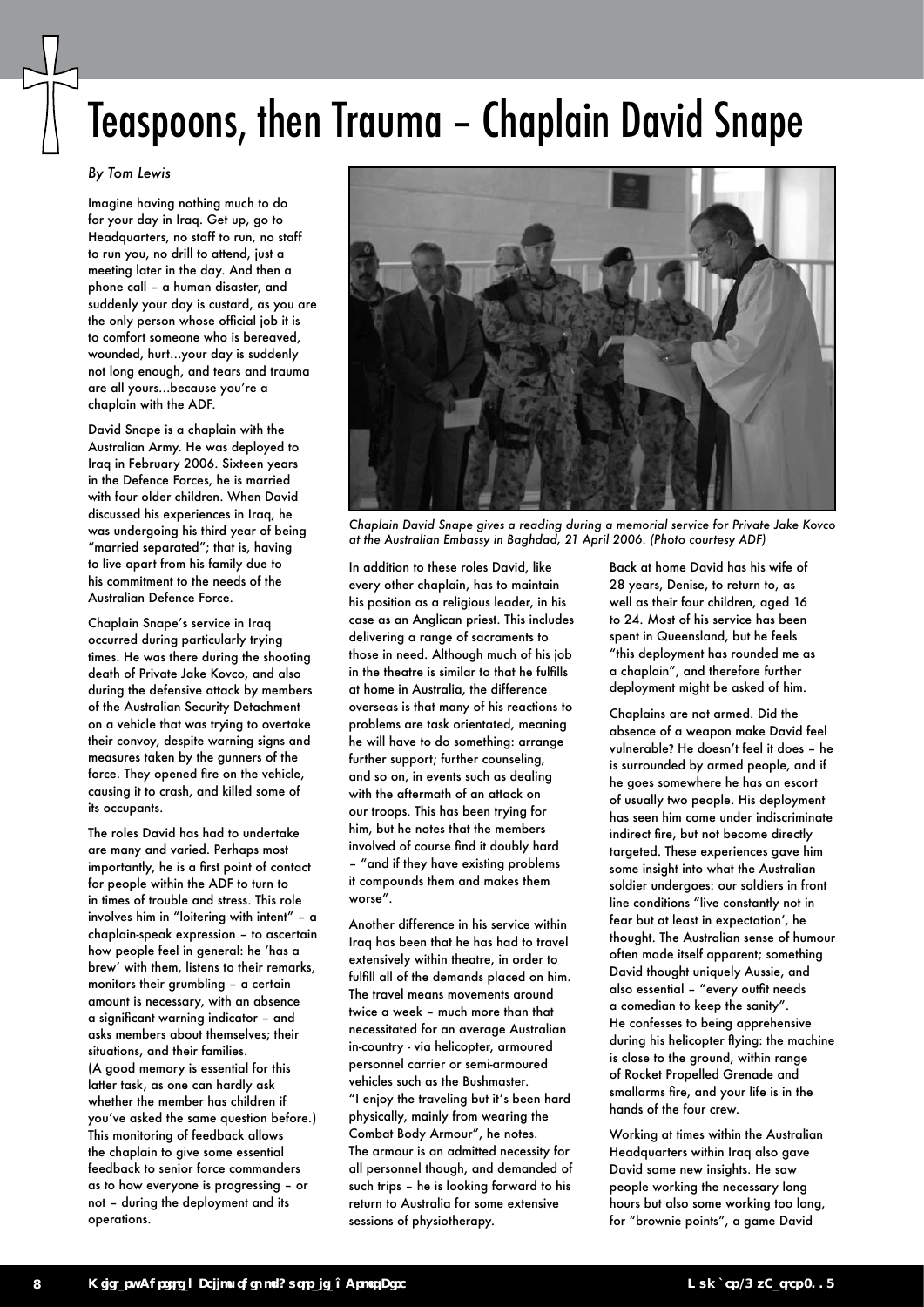#### *Continued from Page #8*

declares he would not get into. Many were in competition, of course, for promotion.

How difficult has the deployment been personally? David Snape has seen quite a deal associated with the death and destruction going on every day in Iraq. His personal method of coping has been to deliberately choose which bits of what he has experienced to remember – and which pieces to forget. There were many new experiences for him – some of these represented an opportunity to put into practice the training he had received for extreme events, and he was pleased to see that it worked. His war experience has not changed what he calls his "personal faith journey", but he has seen some parts of "the system" which can be improved.

Given the immensity of the deaths within Iraq – around 100 casualties a day in the situation at the time – anyone could be expected to have their views on humanity at large challenged. David's feelings were engaged most by what he saw of the average Iraqi on the street, and what he experienced of violence and terrorism – aspects of the situation he feels strongly against. It would be good to see the reconstruction effort succeed. As to warfare as a whole, he still feels it must be a last resort, although he admits to seeing the need to sometimes attack first, but only if the reasons are clear; the collateral damage can be kept to a minimum, and the situation as a whole is feasible.

What has been the most rewarding about the deployment? The one to one situation with the soldiers; the efforts and funding dedicated to the Australian mission, and the enthusiastic support given to chaplains by the two brigadiers who commanded the Australian forces during his deployment. Humans overall, he found are surprisingly resilient: even in the midst of the everyday violence and death of Iraq they pick themselves up and continue with their lives. He doesn't think terrorism will win – fanatics don't triumph, eventually. People want freedom.

*Lieutenant Tom Lewis, OAM, RAN, interviewed Chaplain Snape during their mutual deployment to western Baghdad.*

⊕



2006 MCF Retreat 'Treat'

#### *By David Rose, Editor*

The MCF Retreat provides members and their families with the opportunity to recharge and refresh with their Brothers and Sisters in Christ. The 2006 retreat provided us with a fantastic opportunity to learn more about God's wonderful word and enjoy each other's company in the peaceful, relaxing environment of Fitzroy Falls. The accommodation was great and the food yummy with plenty of opportunities for chatting and family time. Real 'retreat treatment'.

Mick Mumford, currently the Commanding Officer of 3RAR and recently returned from commanding 'Battlegroup Faithful' in East Timor, shared with us concerning 'Marching for the Lord: Thriving as a Christian in Defence'. The children were similarly blessed at they learnt about 'Fruits of the Spirit'. God's word is so rich,

"useful for teaching, rebuking, correcting and training in righteousness, so that the man of God may be thoroughly equipped for every good work." (2 Timothy 3:16 NIV)

At the retreat we were all given the opportunity to learn more about what God has for us in His wonderful plan.

Mick spoke to us about what God says in Joshua 1:6-9:

"Be strong and courageous because you will lead these people to inherit the land I swore to their forefathers to give them. Be strong and very courageous. Be careful to obey all the law my servant Moses; do not turn from it to the right or to the left, that you may be successful wherever you go. Do not let this Book of the Law depart from your mouth; meditate on it day and night, so that you may be careful to do everything written in it. The you will be prosperous and successful. Have I not commanded you? Be strong and courageous. Do not be terrified; do not be discouraged, for the Lord your God will be with you wherever you go." NIV From this he raised three points:

- Take the lead in sharing your faith
- Know your faith
- **Trust in God**

#### **Taking the Lead**

Mick encouraged us to be 'upfront' about being Christians and when we first meet people make sure they know that we are Christians. This makes us accountable and emboldens and encourages other Christians around us. Also God is given the glory. As a Christian taking the lead is about being a servant and laying down our lives for others. Often not easy but our Lord Jesus provides us with the perfect example of servant leadership.

#### **Know Your Faith**

We must always be ready to give an account of our faith to those around us. In his talks Mick encouraged us to plan for success in giving our account and, to use a surfing analogy, plan for more waves! As Christians we are responsible for evangelism and we need to:

- Build relationships with others
- Communicate your personal life story and the difference being a Christian has made to you
- Invite people into a Christian friendly environment
- Discuss people's lives with them
- Invite them to change their lives and be proactive!

#### **Trust in God**

In 1 Corinthians 12 we read that 'faith' is a gift. Where our faith is not sufficient we need to trust in God. In many instances in the Bible God chose the least impressive person to get the job done – David, Moses, Gideon. These men had to trust in God completely so the 'job' could get done.

#### **The Next Retreat**

The Retreat was a great way for us to catch up with each other towards the end of another busy year. The next retreat is planned for end 2008 due to the AMCF Pacific Regional Conference being held this year. For all the effort on the 2006 retreat – thank you to:

- Mick for challenging us
- Jon Belmonte for so much of the organization
- The dedicated staff at the Fitzroy Falls Conference centre
- Erin Sipos and Bronwyn Edwards for the lovely gifts

Bless you all and hope to see you at the 2008 MCF Retreat.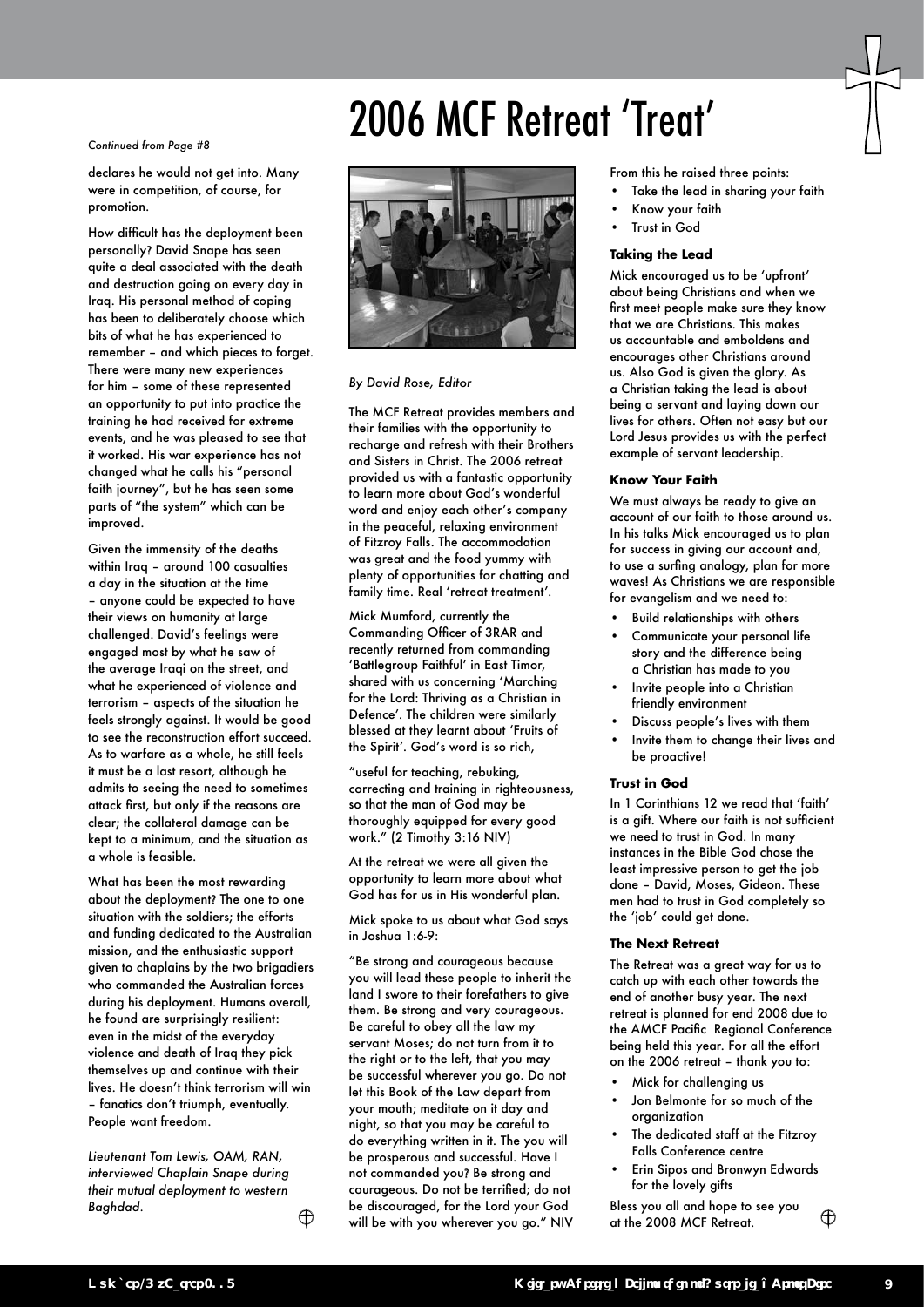# MCF Prayer Calendar April-June 2007

Bless you and thankyou for praying for MCF! We ask that you pray the points on this calendar once a week, on the week commencing the date listed. Each week has three points, the first relating to all those in Defence, the second relating more specifically to members of MCF, and the third relating to other Christian organisations who also minister and witness to Defence personnel. Our unity with these other organisations is very important. We are all part of Christ's body and each serve a different function to His glory. It is wonderful to be able to bless these organisations with prayer and practical support.

### 2 April

- Pray for our ADF this Easter that they will see, hear and understand that God loves them so much that He sent Jesus to die on the cross for them.
- MCF Council. For wisdom and clarity of vision as they serve the members of MCF.
- Fighting Words Ministry. As they seek to reach out to our military in Bandiana, pray for many opportunities to reach men and women for Christ. Pray for favour for this ministry on the Base.

### 9 April

- The Minister for Defence, Brendan Nelson. For spiritual and physical protection as he serves in this capacity. For Godly insight and understanding into the needs of our ADF.
- For leaders of MCF groups this year. For wisdom, discernment and Godly insight into the needs of their group. For the courage to reach out to others & to be a strong presence on their base.
- Everyman's Welfare Service. Healing for David Hawke and strength and wisdom for him as he leads this ministry.

### 16 April

- ACM "Angus" Houston, the CDF. For wisdom, strength and good counsel and safety when travelling.
- MCF members. Pray for more to get involved in some way with MCF. Pray for unity between members and that all will feel connected to at least one other member.
- Commissioner Mel Stephens from RSDS (Salvation Army). Pray for strength, courage and wisdom and a continuing vision as she leads this vital organisation.

### 23 April

- Those from our military who are deployed. Pray for their protection, physically, mentally and spiritually.
- Prayer Warriors. Praise God for this team! Pray for their spiritual protection and pray for more to join in this vital ministry.
- Navigators. Pray for Dave West in Bandiana as he reaches out to our military, for strong connections, for the opportunity to speak the gospel and for new doors to open.



### 30 April

- The Chiefs of the Army, Navy & Air Force. That they receive good counsel and support and be protected as they serve our military.
- MCF staff worker Jon Belmonte. Pray for more opportunities for Jon to encourage MCF members and to reach out to other Christians in the ADF.
- Association of Christian Conferences, Training, and Service (ACCTS). For Russell and Helen Bielenberg as they minister in this region of the world.

### 7 May

- Pray for those at our training institutions that during this time they would turn to the One who is always there for them – God. Pray for unity and a strong presence of Christians on these bases.
- Families of those MCF members who are deployed. For continued strength, protection and spiritual growth. For the body of Christ to be a practical encouragement to those in this situation.
- Association of International MCFs (AMCF). For God to provide all that is needed to run the regional conference in September 2007 (including \$75,000 to sponsor 2 delegates from each small Pacific nation), for many delegates to attend from Australia and NZ, for Christ to be glorified and many lives and countries to be impacted as a result of this conference, and that new MCFs will be formed.

### 14 May

- Pray for Principal Chaplains of the RAN, Army and RAAF that they would have the mind and heart of Christ as they lead our Chaplains.
- MCF members' marriages. For spouses of MCF military members that they would have a deep revelation of their important calling, that these marriages be protected, strengthened and blessed.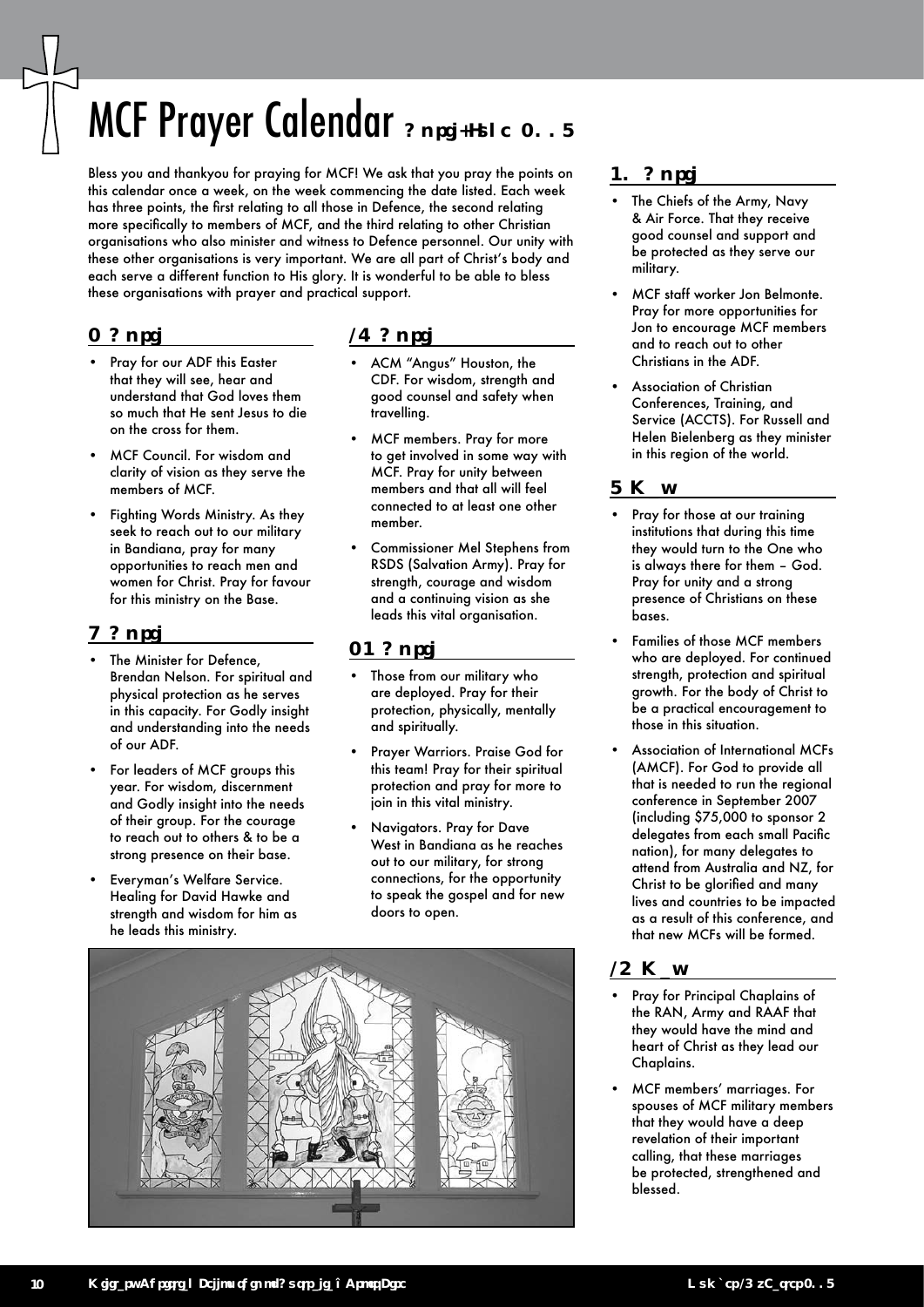Solid Rock Ministry. That the groups in Townsville and Holsworthy would reach many ADF wives with the unconditional and unfailing love of God.

#### 21 May

- Pray for the "Alpha for the Forces" programme run by the Navy. Pray for God's word to go forth unhindered, to accomplish that for which it was sent and for it not to return void.
- Deployed Christians from our ADF. Pray Psalm 34:7 and Psalm 91 over them.
- Reserve Chaplains. That God would empower these men and women as they serve Him in this way. That they would feel included in the military Christian network and that their service would give God much glory.

#### 28 May

- Give thanks for the welfare systems that we have available to the ADF. For Defence Families Australia to have God inspired ideas to help those within the ADF.
- Retired MCF members. That they will see the great value that their participation can have within MCF.
- Soldiers for Christ. That these men and women receive favour on their bases to reach out to their Catholic brothers and sisters. That they be strong ambassadors for Christ.

#### 4 June

- For strong partnerships and anointing on the relationships between chaplains, local churches and military Christians.
- For those chaplains who are MCF members, that they would be supported and encouraged by members of the MCF.
- Navigators. For the National Director, Mike Johnson, for health, strength, and vision in leading the Navigators.

#### 11 June

- For Chaplains within the ADF. For opportunities for them to share the gospel, for hearts and minds to be open as they do so. For Christ to speak through them as they meet with and counsel members of the ADF and their families.
- That God would raise up more MCF leaders and groups around our nation.
- Everyman's Ministry. That every financial and material need be met, for many to be drawn to the centres and for those ministering to have discernment as they show God's love to each person.

#### 18 June

- For all our military leaders. That they be men and women with servant hearts, respectful of those they lead and mindful of the responsibility that they carry.
- Families of MCF members. For Godly friendships, a church home & opportunities to use their spiritual gifts.
- Chaplains. For spiritual protection as they serve our ADF.

#### 25 June

- Pray that military chapels would be used to their full potential to reach out and be a blessing to our ADF community.
- Operation Fruitful Tree. For more of this vision to be implemented this year.
- Salvation Army. That the Representatives would have many opportunities to witness for Jesus. That God would guide and bless them in their support to the ADF & provide for their material needs, welfare & spiritual growth. That they would stand true to God's word & be filled with  $\bigoplus$ His peace.

### Not been to church in a while, but got this far and want to know more about being a Christian?

It may surprise you to know that it is not about being religious. "Religious" just means doing something regularly. You can religiously go to happy hours in the Mess for instance. Some people even think being a

Christian is a "racial" thing like being of European or Asian heritage. Rather Christianity is about a personal relationship with the maker of our Universe

through His son Jesus. It is about admitting we are not good enough to live in this world let alone the next and seeking God's mercy so that we can. The bible tells us that we need only knock on the door of the Lord and He will open it. How do you do this? Go and see a Chaplain. Walk up to him or her and say, "Hey Padre, I was reading the MCF magazine yesterday and was hoping you could tell me a bit about this Christian thing."Or go and see someone you know who practises their Christian faith, perhaps the person you borrowed this magazine from. If all else fails call the MCF Staff Worker! But whatever you do don't wait until it is too late. In the movie "Gladiator" Russell Crowe says, "What we do in life echoes in eternity." Christians would say "Who you know

in life (Jesus) determines your eternity."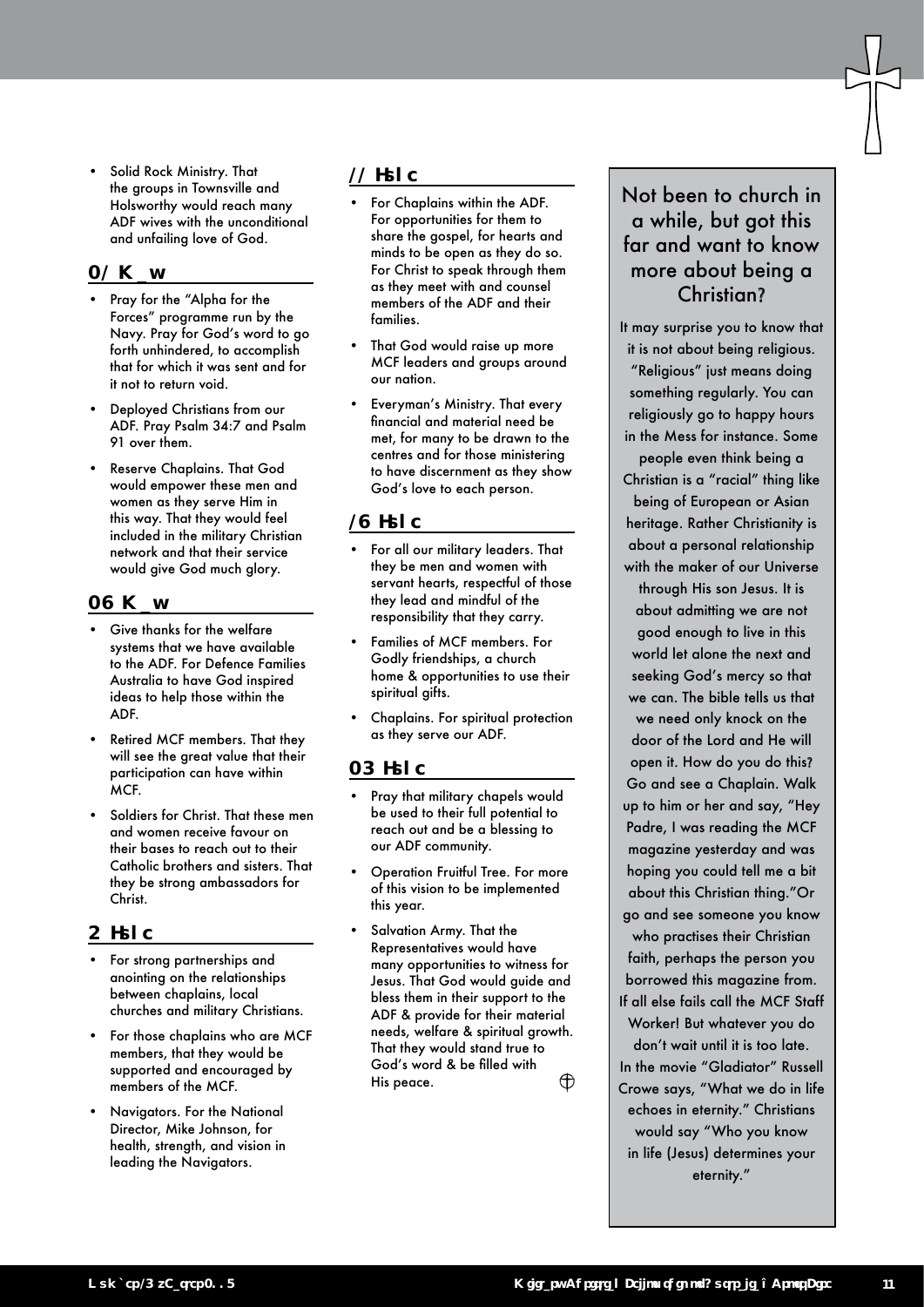# Staff Worker SITREP

*By Jon Belmonte*

Dear Brothers and Sisters

2007 is here, and MCF is forging ahead.

What a year 2006 was; our Chairman and Vice Chairman were both deployed at short notice. Yet throughout 2006 God continued to richly bless, sustain, support and grow MCF.

I prayerfully expect our Lord has more for us in 2007 as we continue to obey His direction.

2006 saw many inroads and beachheads formed; and 2007 will be a time of strengthening and reinforcing.

In 2007 we will:

- Need to strengthen and engage our supporting units?
- Develop further our logistical support and streamline our supply lines?
- Need to identify any of our weak points?
- Need to know and own the terrain and have troops where the battle will be fought?
- Victory is assured, but preparations need to be done,
- Hard training = Easy fighting

I was able to visit the vast majority of Victorian bases in October 2006; this logistical operation should have been called "I've been every where, Man" and would have been aptly named.

**RAAF SALE** has a keen Area Rep and with RAAF Sale due to expand in the next 12 months, opportunities will abound for MCF.

**HMAS CERBERUS,** the home of the Navy. HMAS Cerberus is the Navy recruit school and is also the home of numerous tri-service training schools. MCF has had a strong and regular group operating for along time and with continued prayer and encouragement will be working closely with an excellent group of Chaplaincy members.

#### **RAAF WILLIAMS and RAAF**

**POINT COOK,** Meetings are held in the Chaplaincy, and a lunch time discussion group is held on Wednesdays. The facilitation of the Chaplaincy members on base is fantastic. I was able to speak with Veterans of MCF and at the same time welcome 2 new members to **MCF.** 

**VICTORIA BARRACKS** Melbourne will have a MCF group operating in 2007, and we look forward to working with; and supporting the VBM Chaplaincy and MCF members in this endeavour.

Plus I must not forget to mention Watsonia, Bonegilla, Bandiana, Melbourne Defence Plaza, Puckapunyal, 1RTB, RAAF Wagga and all the MCF groups operating in these locations.

**Western Australia** will soon have MCF groups operating at RAAF Pearce and a few yet to be announced locations

November saw a successful MCF AGM, Our Executive remains the same and this will assist in following through with Operation Fruitful Tree. We also have 2 new members to the MCF council who will bring new vision, and new inspiration.

I am looking forward to visiting MCF groups in QLD in 2007 and following up on other bases in VIC & NSW.

2007 will be a time for us all to become a cohesive body in the promotion and expansion of His kingdom, this will be done by prayer, finances and willing labourers.

Are you able to assist?

- Are you a committed Christian?
- Can you regularly pray for MCF?
- Can you assist financially?
- Are you able to help with the harvest?

I would ask you all to; prayerfully and carefully look at becoming MCF Centurions.

We were extremely blessed in this office to see the arrival of a Centurion application from a recruit. That's right: recruits are now becoming members of MCF and some are becoming Centurions. Those who have only just started in the ADF are proud to show their colours and claim to be a military Christian.

Could some of us "Old Hands' do a little more?

Let us raise our Standard high and show the Colours, that of the great news of Jesus Christ, let us be rallied in the cause of Christ, let us demonstrate our faith by thought, word and deed throughout the ADF and our communities.

May we all trust and rely on God's complete knowledge and care for us in 2007 (Psalm 139)

#### Blessings

Jon Belmonte National Staff Worker

 $^\oplus$ 

# New Website!!

## www.MCF-Australia.org.au

MCF-Australia is rolling out its new web site. Come and visit.

From your login you will be able to manage your details and how we contact you via email; you'll be able to buy our merchandise (mugs, lapel badges, etc), make donations online, participate in discussion groups, tell others about what's happening with your MCF meeting group, send articles and pictures, and much more.

Please bookmark your web page, *www.mcf-australia.org.au*

Peter Ellis, webmaster *peter.ellis@defence.gov.au*

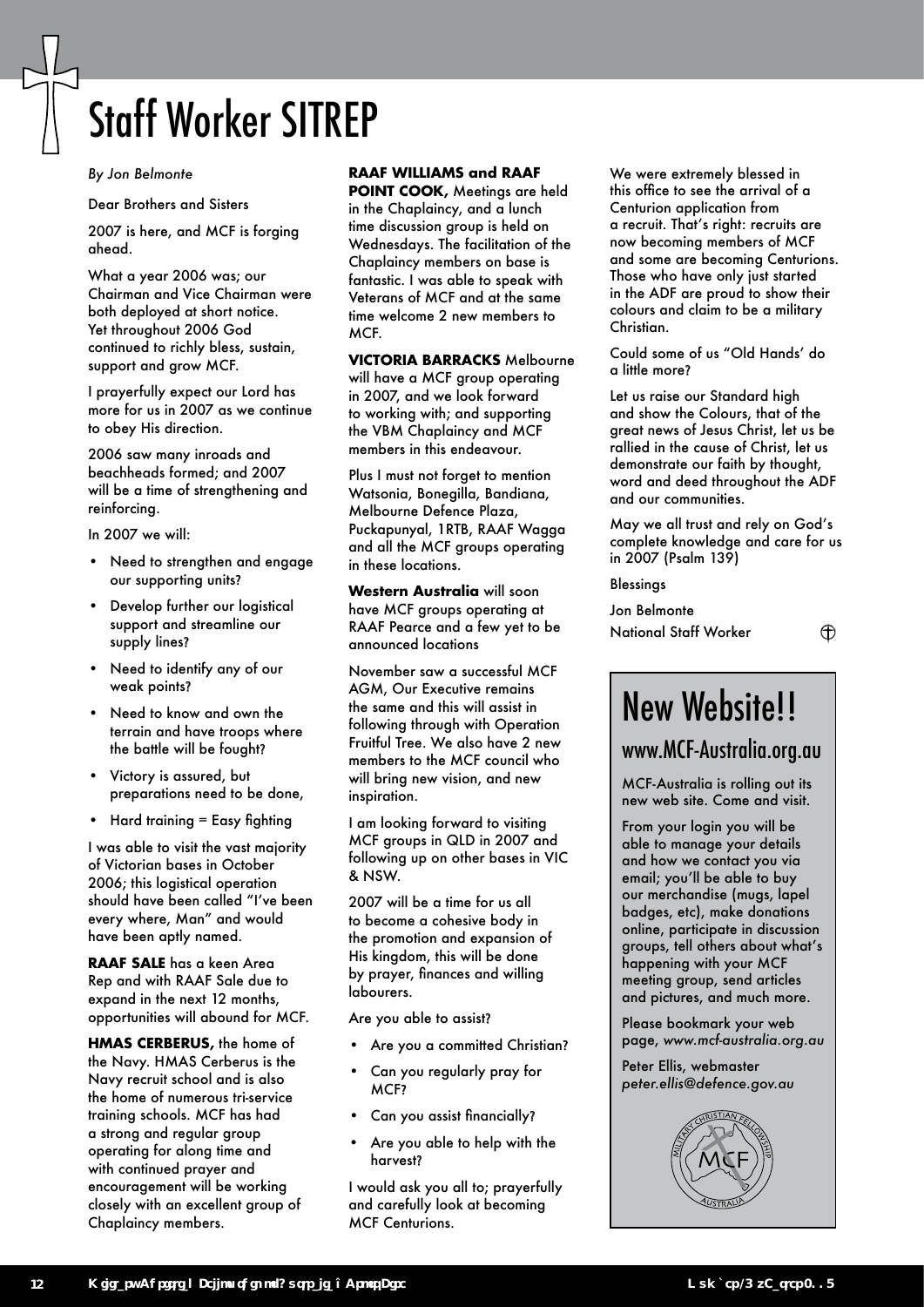# Motorcycling Staff Worker



#### *By Jon Belmonte*

Some of you may be aware that I ride Kawasaki 1600cc, fuel injected cruiser motorcycle. Yes, this is bigger than most of our first cars.

Preparing to ride on our highways and streets requires preparation; physical, mental and spiritual preparation.

Physically am I OK and able to ride? Mentally prepared and alert? I am also reminded and do my own Spiritual safety check.

As I inspect and check my bike, I systematically do checks of oil, coolant and tyre pressures, and then I check all my lights and electricals. This is my inventory; we should do our own spiritual inventory. Does our prayer life need a top up? Are wearing thin with our contact of God?

Once this is done I then start on my own preparation, I put my riding gear on which consists of:

Kevlar Jeans Leather Jacket Boots Gloves Helmet

In low light, bad conditions and night time, I wear a fluorescent green jacket.

This ultra bright jacket at one stage earned me the nickname of NEON. But I want be seen and I want to be noticed.

And before I move off., I ask for a blessing and safety.

Armour of God – **Kevlar Jeans:** *Stand therefore, having girded your loins with truth, 6:14*

**Leather Jacket:** *and having put on the breastplate of righteousness, 6:14*

**Boots:** *having shod your feet with the equipment of the gospel of peace; 6:15*

**My Gloves:** *taking the shield of faith, with which you can quench all the flaming darts of the evil one. 6:16*

**Helmet:** *And take the helmet of salvation, 6:17*

**Prayer:** *and the sword of the Spirit, which is the word of God. Pray at all times in the Spirit, with all prayer and supplication. To that end keep alert with all perseverance, making supplication for all the saints, and also for me... 6:17-19*

Are you ready to seen and ready to be noticed?

Before you leave each morning and head out, do you ask for a blessing and safety?

Lord, let your hand be on the throttle of my life

Keep my eyes focused in front of me When I need to turn Point me in the right direction

Show me the signs along the way And give me the wisdom to take the right road

When I need to change gears

Remind me to use the clutch

When I need to stop

Put on the brakes

When I ride through the darkness Be my headlight

Encourage me to take time daily To fill my tank with your Spirit Forgive me when I ride off course As I forgive others that may unintentionally cut me off Forever ride by my side as my personal road captain Give me boldness to share, to witness, to care.

May God bless each and every one of you

Jon Belmonte

National Staff Worker

 $\oplus$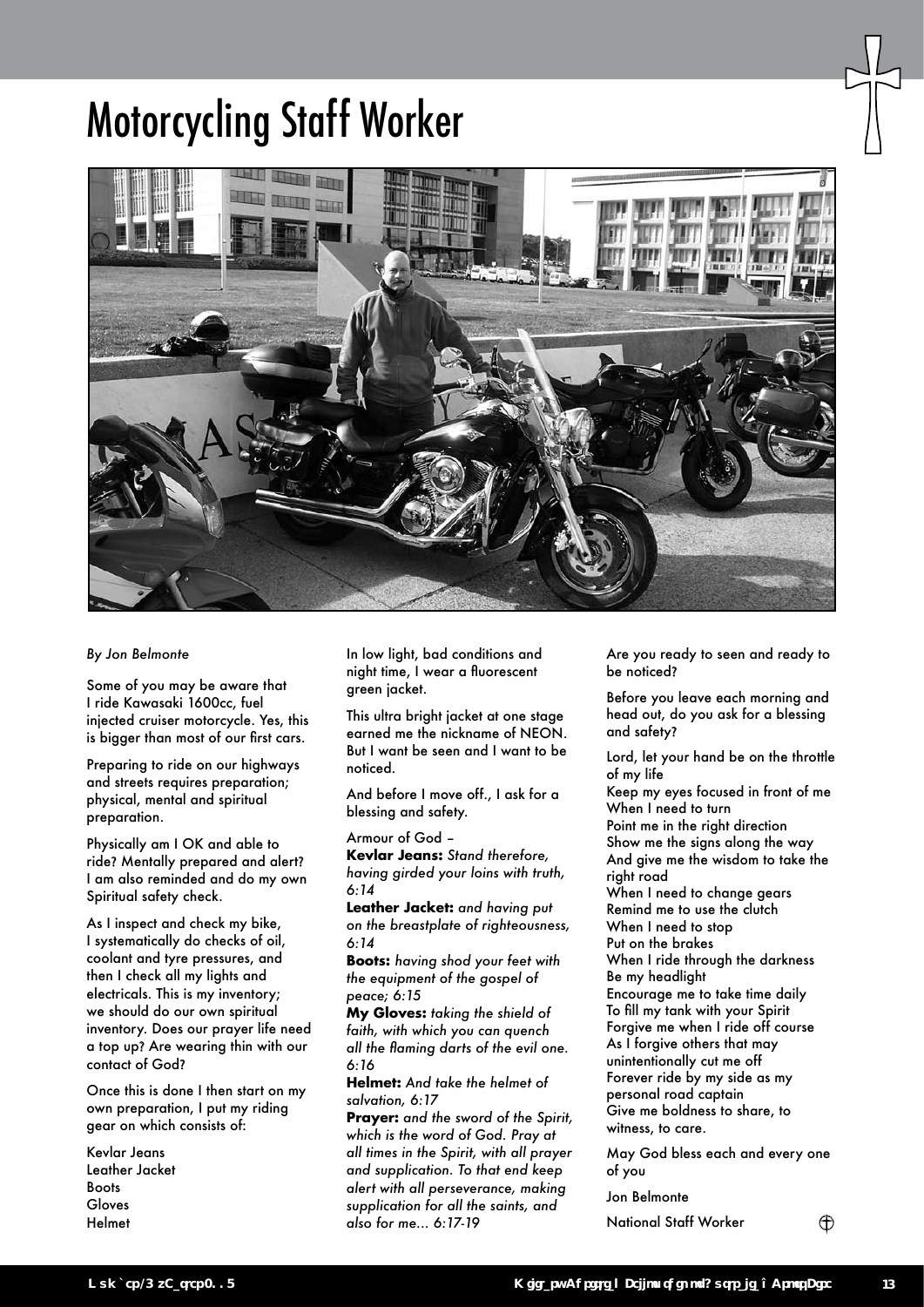# Solid Rock Ministries... Encouraging military wives to live Christian lives



#### *By Janet Mumford*

"Therefore whoever hears these sayings of Mine and does them, I will liken him to a wise man who built his house on the rock: and the rain descended, the floods came and the winds blew and beat on that house; and it did not fall, for it was founded on the rock. But everyone who hears these sayings of Mine and does not do them, will be like a foolish man who built his house on the sand: and the rain descended, the floods came and the winds blew and beat on that house; and it fell. And great was its fall." Matthew 7:24-27

"When you pass through the waters, I will be with you; And through the rivers, they shall not overflow you. When you walk through the fire, you shall not be burned, nor shall the flame scorch you. For I am the Lord your God, the Holy One of Israel, your Saviour.." Isaiah 43:2 – 3.

One of the first things that strikes me when I look at these passages is the word "when". According to God's word we will experience "storms" (or trials) in life. There will be times when God will walk us through difficult situations rather than just removing the difficulty or taking us out of the situation. Many times God will call us to endure knowing

that through the enduring our character is refined and we grow in our dependence on Him. We should not be surprised when the storms come…God's word tells us they will. As Christians however we have some wonderful assurances in these passages. In the Isaiah passage, God promises to be with us as we go through trials. In the passage from Matthew God instructs us as to how we are to live our lives so that the storms that come upon us do not lead to our demise. "Hear His sayings, and do them"! This means we need to know what He says. We need to read our bibles and then apply what we read. As we have our lives solidly grounded on Jesus (our Rock), we will not crumple when the storms in life come.

Do you have a hunger for God's word? Do you listen and then put it into practice? Even though it sounds straightforward and we desire to be wise women, implementing God's instruction into our everyday lives can be a struggle. As a very mobile group of women we don't always have the advantage of strong, long term Christian friends with whom we can remain accountable, who can encourage us and keep us focused, who can mentor us, or with whom we can just enjoy some Christian fellowship. It can be easy for us to slip away from God and from the reading of His word.

Ladies, God has seen our plight and heard the cries of our heart and has birthed a new ministry just for us! "Solid Rock Ministries" (SRM) is endorsed by MCF and works in partnership with MCF to reach out to the wives of our military. Solid Rock Ministries will eventually offer groups all around Australia but has begun at Lavarack Barracks in Townsville and Holsworthy Barracks in Sydney. The groups offer you the opportunity to connect with other Christian women who understand your life as a military wife. SRM will help you to study God's word and put it into practice. SRM will help you to keep your life solidly grounded on Jesus. Eventually, when SRM is networked around the country you will have the opportunity to contact the group in your new posting locality before you get there, ensuring you receive a warm welcome from a sister in Christ as you arrive! Won't that be awesome?

SRM groups are non-denominational and welcome women from all denominations to meet with them. The groups will also be reaching out to as many military wives as they can with the unfailing love of Jesus.

Can I encourage you to pray for Solid Rock Ministries, and to get involved if you are in the Townsville or Holsworthy areas? SRM is not meant to replace the importance of being involved in your local church but it is there to help you in your walk with God, in your transition from location to location and in enduring the storms (deployments being a good example!)

Would you like to know more or make contact with either of the groups? Please contact me at solidrockmin@optusnet.com.au and I will give you further information.

Can I encourage you to read God's word and put into practice what you read?

Bless you, Janet Mumford

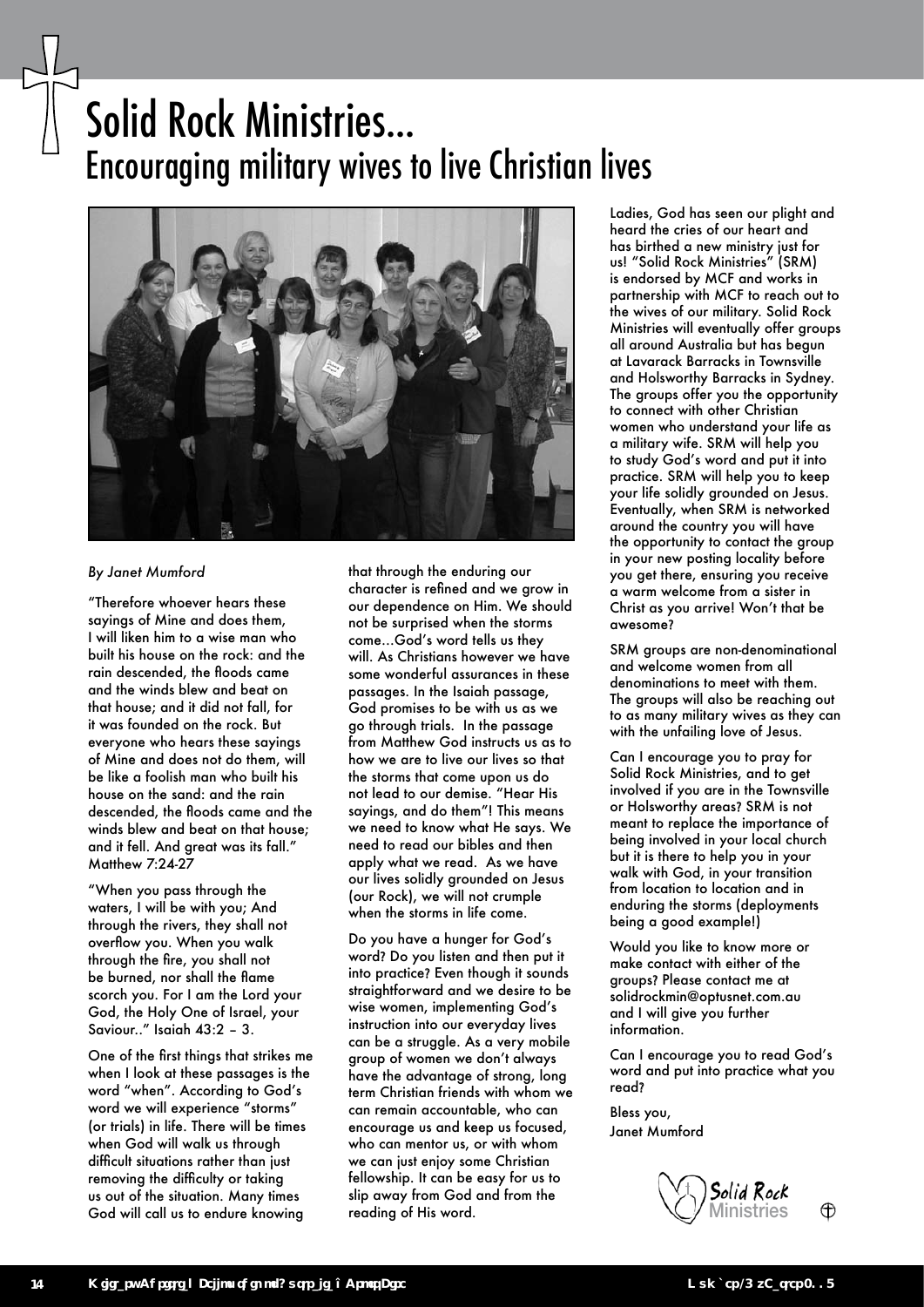Would you like to meet military Christians from the South West Pacific and hear inspiring speakers?

Would you like to discuss issues facing military Christians today in a warm, relaxed setting?

### Then here is your opportunity; attend the

# **AMCF PACIFI REGIONAL CONFI**









A four day conference at the Brookside Conference Centre, 25 minutes from the Brisbane CBD, in a beautiful forest park setting.

The theme of the conference is:

## **"Inspiring Leadership: Service with Integrity" (Proverbs 11:3)**

## **Dates: 20–23 September 2007**

If the brochure provided with this magazine has been used, please go to the MCF website **conferences.mcf-australia.org.au** or contact the MCF office at **office@mcf-australia.org.au**